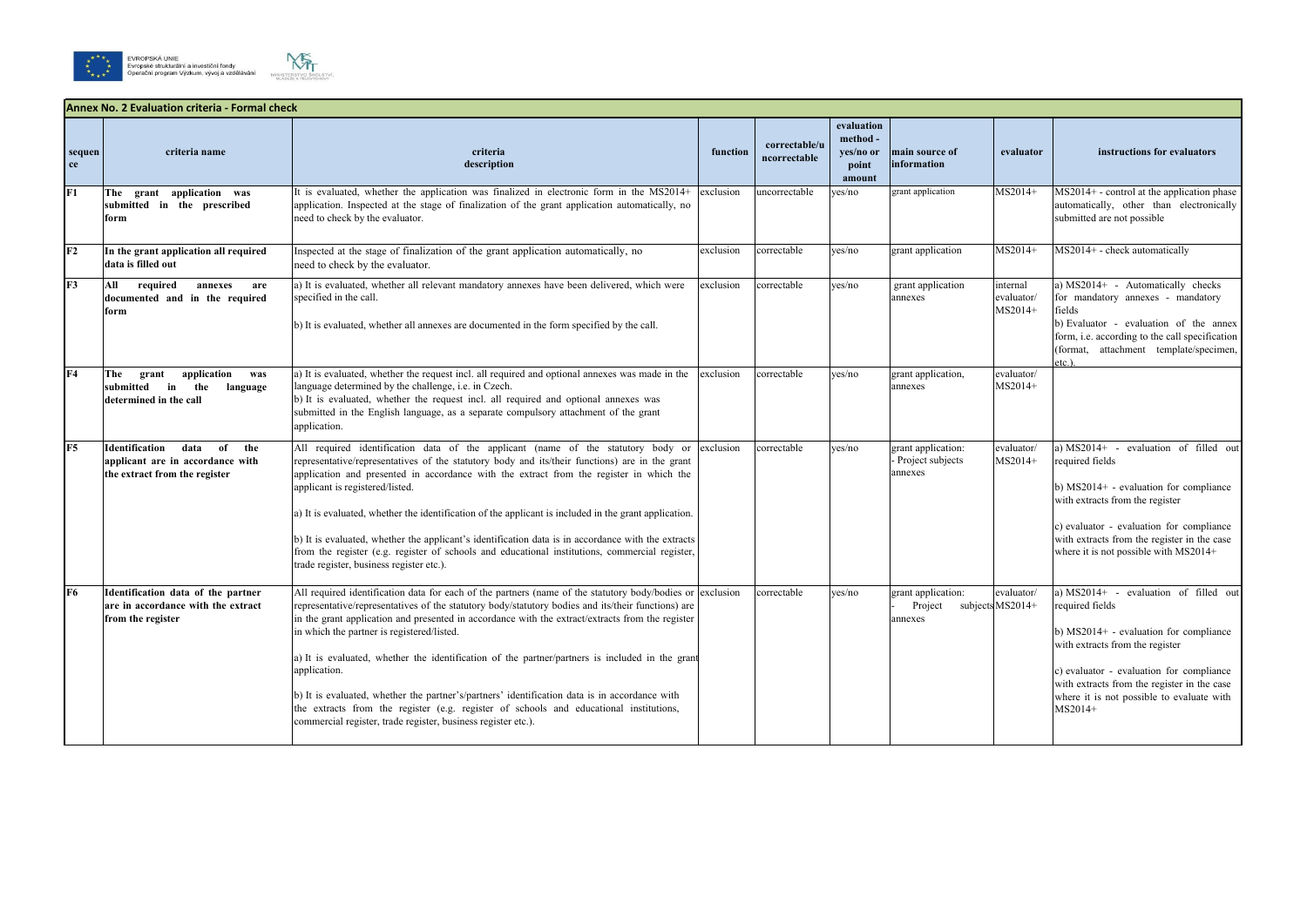



|                | <b>Annex No. 2 Evaluation criteria - Formal check</b>                                            |                                                                                                                                                                                                                                                                                                                                                                                                                                                                                                                                                                                                                                                                                                                                                                                                                                                                                                                                                                                                                                                                                                                                                                                                              |           |                               |                                                        |                                                                     |                                   |                                                                                                                                                                                                                                                                                                                                                                                                                                                                                                                                                                                                                                                                                       |  |  |
|----------------|--------------------------------------------------------------------------------------------------|--------------------------------------------------------------------------------------------------------------------------------------------------------------------------------------------------------------------------------------------------------------------------------------------------------------------------------------------------------------------------------------------------------------------------------------------------------------------------------------------------------------------------------------------------------------------------------------------------------------------------------------------------------------------------------------------------------------------------------------------------------------------------------------------------------------------------------------------------------------------------------------------------------------------------------------------------------------------------------------------------------------------------------------------------------------------------------------------------------------------------------------------------------------------------------------------------------------|-----------|-------------------------------|--------------------------------------------------------|---------------------------------------------------------------------|-----------------------------------|---------------------------------------------------------------------------------------------------------------------------------------------------------------------------------------------------------------------------------------------------------------------------------------------------------------------------------------------------------------------------------------------------------------------------------------------------------------------------------------------------------------------------------------------------------------------------------------------------------------------------------------------------------------------------------------|--|--|
| sequen<br>ce   | criterion<br>name                                                                                | criteria<br>description                                                                                                                                                                                                                                                                                                                                                                                                                                                                                                                                                                                                                                                                                                                                                                                                                                                                                                                                                                                                                                                                                                                                                                                      | function  | correctable/u<br>ncorrectable | evaluation<br>method -<br>yes/no or<br>point<br>amount | main source of<br><i>information</i>                                | evaluator                         | instructions for evaluators                                                                                                                                                                                                                                                                                                                                                                                                                                                                                                                                                                                                                                                           |  |  |
| F <sub>7</sub> | The grant application is signed by the<br>applicant's/partner's<br>legal<br>representative       | All documents containing the signature box and the name/identification characteristics of<br>the applicant entity have an electronic signature of the statutory body or<br>representative/representatives of the statutory body.<br>Documents can also be signed (documents must not be older than 90 calendar days from the<br>date of grant application submission in IS KP14+):<br>By another person authorized by power of attorney to the submitted specific project. The<br>applicant shall submit a power of attorney in el. form in IS KP14+ (requires el. signature of<br>the principal and agent) or original/notarized copy in scanned form on the tab or under the<br>Power of attorney button in the grant application form in the IS KP14+. This power of<br>attorney contains all the formalities of power of attorney.<br>By an authorized person on the basis of a mandate to be represented by the statutory body<br>of the applicant/partner entity acting on behalf of the applicant entity. The authorization is<br>documented in scanned form as an original/certified true copy on the tab or under the Power<br>of attorney button in the grant application form in the IS $KP14+$ . | exclusion | correctable                   | yes/no                                                 | grant<br>application:<br>Signature of<br>the application<br>annexes | internal<br>evaluator/<br>MS2014+ | a) cannot be finalized without a signature,<br>automatically checked by MS2014+<br>b) the signature relevance is checked by the<br>evaluator (the signature may not agree with<br>the approved/entrusted/authorized person)<br>Formalities of the power of<br>attorney:<br>· principal clearly identified - the one<br>who grants the power of attorney,<br>• Agent clearly identified - the one who<br>the the power of attorney is granted,<br>• putting a legal act or acts for which the<br>principal authorizes the agent,<br>the period for which the authorization is<br>valid,<br>date and place of signing the power of<br>attorney,<br>· signatures of principal and agent. |  |  |
| F8             | time<br><b>Estimated</b><br>of<br>project<br>implementation in accordance with the<br>call terms | It is evaluated, whether the duration of the project implementation (number of months) and the exclusion<br>period of project implementation (from-to) correspond to the call terms.                                                                                                                                                                                                                                                                                                                                                                                                                                                                                                                                                                                                                                                                                                                                                                                                                                                                                                                                                                                                                         |           | uncorrectable                 | yes/no                                                 | grant<br>application:<br>Project<br>annexes                         | internal<br>evaluator/<br>MS2014+ | a) This criterion is met if the duration of<br>the project is in line with the duration of<br>the project duration referenced in the call,<br>while the project implementation period is<br>in line with the call.<br>b) This criterion is not met if the duration<br>of the project is not in line with the<br>duration of the project duration referenced<br>in the call or the project implementation<br>period is not in line with the call.                                                                                                                                                                                                                                      |  |  |
| F9             | maximum limit of total eligible conditions of the call.<br>expenditure determined in the call    | The project respects the minimum and It is evaluated, whether the amount of the total eligible expenditure correspond to the exclusion                                                                                                                                                                                                                                                                                                                                                                                                                                                                                                                                                                                                                                                                                                                                                                                                                                                                                                                                                                                                                                                                       |           | uncorrectable                 | yes/no                                                 | grant<br>application:<br>- Budget                                   | MS2014+                           | a) This criterion is met if the required<br>grant amount is in the stated range of<br>the minimum and maximum grant<br>amount for the particular call.<br>b) The criterion is not met in the case<br>that the required grant amount is not<br>within the specified range of the<br>minimum and maximum grant amount<br>in the context of the call, i.e. requested<br>funds are lower or higher than the<br>minimum or maximum limit for the<br>call.                                                                                                                                                                                                                                  |  |  |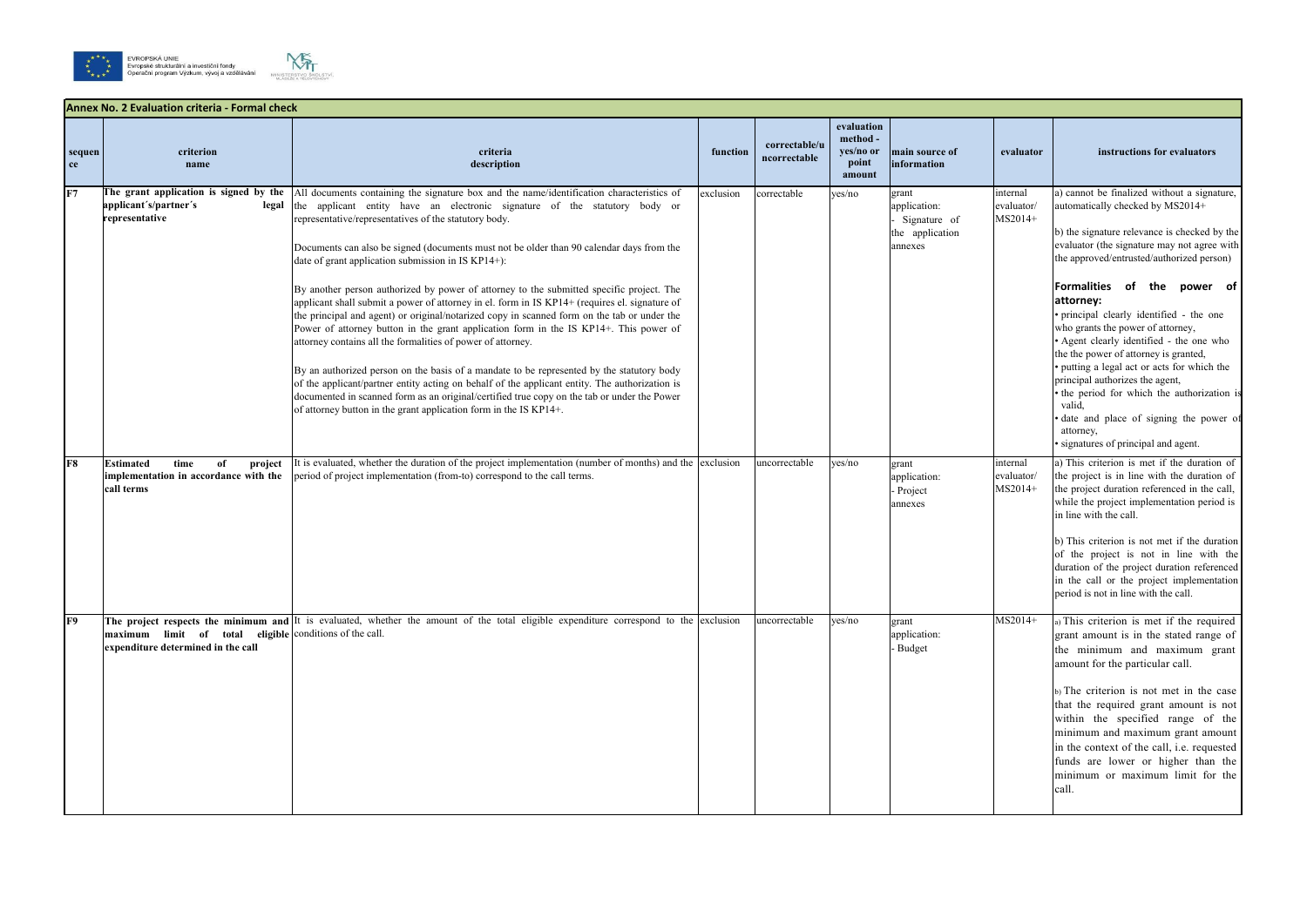



|              | Annex No. 2 Evaluation criteria - Formal check                                        |                                                                                                                                                                                                                                                                                                                                                                                                                                                                                                                                                                                                                                                                                                                                                                                                                                                                                                                                                                                                                                                                                                                                                                                                                                                                                                                                                                                                                                                                                                                                                                                                                                                                                                                                                                                                                                                                                                                                                              |           |                               |                                              |                                                     |                       |                                                                                                                                  |
|--------------|---------------------------------------------------------------------------------------|--------------------------------------------------------------------------------------------------------------------------------------------------------------------------------------------------------------------------------------------------------------------------------------------------------------------------------------------------------------------------------------------------------------------------------------------------------------------------------------------------------------------------------------------------------------------------------------------------------------------------------------------------------------------------------------------------------------------------------------------------------------------------------------------------------------------------------------------------------------------------------------------------------------------------------------------------------------------------------------------------------------------------------------------------------------------------------------------------------------------------------------------------------------------------------------------------------------------------------------------------------------------------------------------------------------------------------------------------------------------------------------------------------------------------------------------------------------------------------------------------------------------------------------------------------------------------------------------------------------------------------------------------------------------------------------------------------------------------------------------------------------------------------------------------------------------------------------------------------------------------------------------------------------------------------------------------------------|-----------|-------------------------------|----------------------------------------------|-----------------------------------------------------|-----------------------|----------------------------------------------------------------------------------------------------------------------------------|
| sequen<br>ce | criterion<br>name                                                                     | criteria<br>description                                                                                                                                                                                                                                                                                                                                                                                                                                                                                                                                                                                                                                                                                                                                                                                                                                                                                                                                                                                                                                                                                                                                                                                                                                                                                                                                                                                                                                                                                                                                                                                                                                                                                                                                                                                                                                                                                                                                      | function  | correctable/u<br>ncorrectable | evaluation<br>method -<br>yes/no or<br>point | main source of<br>information                       | evaluator             | instructions for evaluators                                                                                                      |
| F10          | The project respects the financial<br>limits of the budget for the<br>particular call | It is evaluated, whether the request respects the financial limits of the budget set by the call exclusion<br>and the Rules for applicants and recipients.                                                                                                                                                                                                                                                                                                                                                                                                                                                                                                                                                                                                                                                                                                                                                                                                                                                                                                                                                                                                                                                                                                                                                                                                                                                                                                                                                                                                                                                                                                                                                                                                                                                                                                                                                                                                   |           | uncorrectable                 | yes/no                                       | grant application:<br>Budget                        | MS2014+               | If the MS2014+ will not automatically<br>control limits, the criterion will be assessed<br>at the stage of objective evaluation. |
| F11          | being provided in accordance with the the call.                                       | The amount of the applicant's own It is evaluated, whether in the grant application the applicant's own resources are<br>resources in the financing overview is included, in accordance with the Rules for applicants and recipients and the wording of                                                                                                                                                                                                                                                                                                                                                                                                                                                                                                                                                                                                                                                                                                                                                                                                                                                                                                                                                                                                                                                                                                                                                                                                                                                                                                                                                                                                                                                                                                                                                                                                                                                                                                      | exclusion | uncorrectable                 | yes/no                                       | grant application:<br>Financing sources<br>overview | evaluator/<br>MS2014+ |                                                                                                                                  |
| F12          | The financial health of the<br>applicant                                              | It is evaluated, whether the annual turnover of the applicant entity is min. one half of the exclusion<br>eligible expenditure stated in the grant application With projects lasting 12 months or less,<br>whether it reaches this entire amount. In the case of projects where a financial partner/partners<br>participates/participate on the implementation, the relevant part corresponding to the<br>partner/partners share can be demonstrated by the applicant through a partner/partners. The<br>condition of achieving the required turnover is met for two closed accounting period of 12<br>months, (if existent) and for which the applicant had to submit a tax return, and which predate<br>the submission date of the application. This fact is demonstrated by the applicant by submitting<br>the Profit and loss statement for the period specified above.<br>The definition of annual turnover is specified in $\S$ 20 para. 1 point. A) section 2 of the<br>Accounting Act no. 563/1991 Coll.: " the annual total net turnover is, for the purposes of<br>this Act, the amount of revenue reduced by sales discounts and divided by the number of<br>commenced months, for which the accounting period lasted, multiplied by twelve"<br>Taxpayers who have not been formed or established for the purpose of business (§ 18 par. 3 of<br>the Income Tax Act No. 586/1992 Coll. ), indicate the annual net turnover of the overall<br>activity, i.e. the main and economic activities.<br>Taxpayers who keep tax records, state the total of all revenues achieved in the taxable period or<br>the period for which they submitted the last tax return for income tax.<br>For applicants listed in annex no. 1 and 2 of the Act no. 111/1998 Coll., on<br>universities, as amended:<br>Applicants do not report turnover. The financial stability of applicants is evaluated<br>through annual or other economic reports of the applicant. |           | uncorrectable                 | ves/no                                       | annexes:                                            | evaluator             |                                                                                                                                  |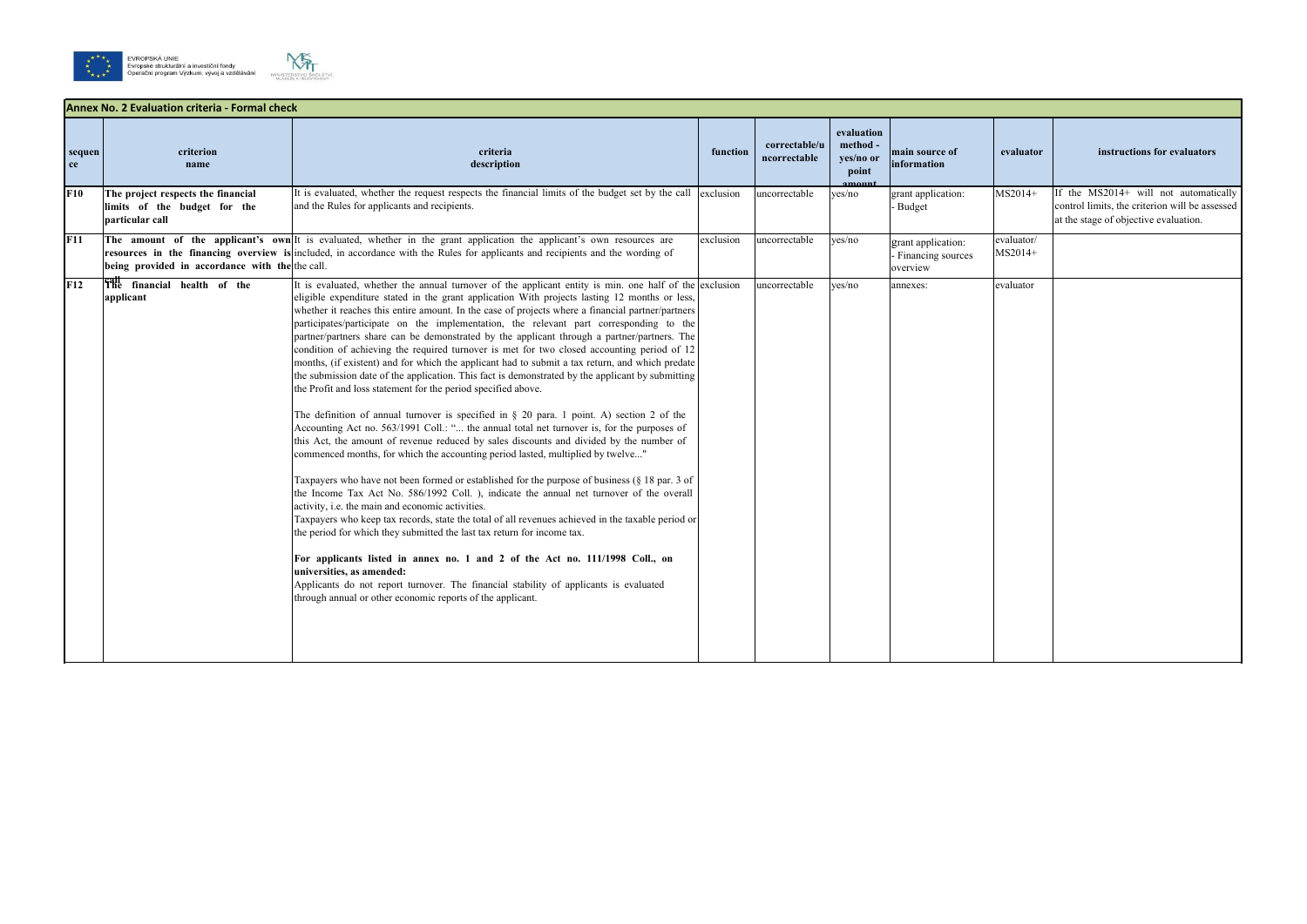## **evaluator instructions for evaluators**

is criterion is met if the project is not in conflict with the objectives or activities. The method of implementation of ities is not inconsistent with the conditions for ementation of the project mentioned in the call.

he criterion is not met if it is inconsistent with the objectives or activities of the call or the way of implementation of ities is contrary to the conditions for the implementation of roject mentioned in the call.

is criterion is met if the target groups correspond to the legitimate target groups defined in the call.

h) is criterion is not met if the target groups do not spond to the legitimate target groups defined in the call.

a) this criterion is met if the applicant can be identified as an that is defined in the call (e.g. school, legal entity) and also the conditions laid down in the call and the Rules for licants and Beneficiaries OP RDE, unless the call determines wise.

his criterion is not met if the applicant cannot be identified entity that is defined in the call (e.g. school, legal entity) or not meet the conditions laid down in the call or the Rules Applicants and Beneficiaries OP RDE, unless the call mines otherwise.

 $014+$  is connected with the insolvency register to check for ruptcy of the applicant.

evaluator evaluates, whether the conditions laid down in the and the Rules for applicants and recipients are met as ed in the call.







|                         | Annex no. 2 Evaluation criteria - Eligibility check |                                                                                                                |           |                               |                                                                                                                                                                                                                                                                                                                                                                                                                                                                                                                                                                                                                                                                                                                                                                                                                                                                                                                                                                                                                                                                                                                                                                                                                                                                                                                                                                                                                                                                                                                                                                                                                                                                                                                                                                                                                                                                                                                                                                                                                             |                                                     |                                                                                                                       |                                   |                                                                                                                                                         |  |
|-------------------------|-----------------------------------------------------|----------------------------------------------------------------------------------------------------------------|-----------|-------------------------------|-----------------------------------------------------------------------------------------------------------------------------------------------------------------------------------------------------------------------------------------------------------------------------------------------------------------------------------------------------------------------------------------------------------------------------------------------------------------------------------------------------------------------------------------------------------------------------------------------------------------------------------------------------------------------------------------------------------------------------------------------------------------------------------------------------------------------------------------------------------------------------------------------------------------------------------------------------------------------------------------------------------------------------------------------------------------------------------------------------------------------------------------------------------------------------------------------------------------------------------------------------------------------------------------------------------------------------------------------------------------------------------------------------------------------------------------------------------------------------------------------------------------------------------------------------------------------------------------------------------------------------------------------------------------------------------------------------------------------------------------------------------------------------------------------------------------------------------------------------------------------------------------------------------------------------------------------------------------------------------------------------------------------------|-----------------------------------------------------|-----------------------------------------------------------------------------------------------------------------------|-----------------------------------|---------------------------------------------------------------------------------------------------------------------------------------------------------|--|
| sequenc<br>$\mathbf{e}$ | quality aspect<br>of the<br>project                 | criterion name                                                                                                 | function  | correctable/<br>uncorrectable | criteria<br>description                                                                                                                                                                                                                                                                                                                                                                                                                                                                                                                                                                                                                                                                                                                                                                                                                                                                                                                                                                                                                                                                                                                                                                                                                                                                                                                                                                                                                                                                                                                                                                                                                                                                                                                                                                                                                                                                                                                                                                                                     | evaluation<br>method -<br>yes/no or point<br>amount | the main source of<br>information<br>(specific grant<br>application tab)                                              | evaluator                         |                                                                                                                                                         |  |
| P1                      | expediency                                          | The<br>grant<br>application is in its<br>focus in line with the<br>objectives<br>and<br>activities of the call | exclusion | uncorrectable                 | It is evaluated, whether the project objectives and activities correspond<br>to the given call requirements.<br>It is evaluated, whether the applicant has submitted all the required<br>activities according to the text of the call.                                                                                                                                                                                                                                                                                                                                                                                                                                                                                                                                                                                                                                                                                                                                                                                                                                                                                                                                                                                                                                                                                                                                                                                                                                                                                                                                                                                                                                                                                                                                                                                                                                                                                                                                                                                      | yes/no                                              | grant<br>application:<br>- Activities<br>Key activities<br>Specific objectives<br>- Project<br>description<br>annexes | internal<br>evaluator             | a) Thi<br>call o<br>activi<br>imple<br>b) Th<br>and/o<br>activi<br>the pr                                                                               |  |
| P <sub>2</sub>          | expediency                                          | Target groups are in<br>accordance with the<br>call                                                            | exclusion | uncorrectable                 | It is evaluated, whether the target groups are in line with the legitimate<br>target groups in the call.                                                                                                                                                                                                                                                                                                                                                                                                                                                                                                                                                                                                                                                                                                                                                                                                                                                                                                                                                                                                                                                                                                                                                                                                                                                                                                                                                                                                                                                                                                                                                                                                                                                                                                                                                                                                                                                                                                                    | yes/no                                              | grant<br>application:<br>- Target groups<br>Key activities<br>annexes                                                 | internal<br>evaluator             | a) Thi<br>legitin<br>b) Th<br>corres                                                                                                                    |  |
| P3                      | feasibility                                         | The applicant meets<br>the definition of an<br>applicant<br>eligible<br>defined in the call                    | exclusion | uncorrectable                 | Within this criteria it is evaluated, whether the applicant entity meets the yes/no<br>conditions and criteria set out in the call and related documentation, in<br>accordance with Act no. 218/2000 Coll. On budgetary rules.<br>It is evaluated, whether the applicant meets:<br>The eligible applicant type according to the call<br>It is evaluated, whether the applicant meets the following conditions,<br>through an affidavit in the grant application annex.<br>the applicant is not in bankruptcy pursuant to Act no. 182/2006 Coll., on<br>Bankruptcy and Its Resolution (Insolvency Act), as amended; no<br>execution or enforcement of the judgement is filed against the applicant<br>and he is not in liquidation;<br>has no unpaid taxes in the tax evidence both in the Czech Republic and<br>in the country of residence, place of business or residence;<br>Has no arrears on premiums and penalties for public health insurance or<br>social security contributions and the state employment policy, both in the<br>Czech Republic and in the country of residence, place of business or<br>residence; has clean criminal record.<br>With regard to the principle of transparency and to avoid potential<br>conflicts of interest, applicants will be required to the extent appropriate,<br>to publish/prove their ownership structure. Applicants who do not<br>publish/do not prove ownership structure (or applicants, where there is a<br>conflict of interests) are not legitimate applicants. It is evaluated, whether<br>the applicant documents the ownership structure in accordance with Act<br>no. 218/2000 Coll., i.e. if the applicant is a legal entity, whether the<br>identification information on persons acting on its behalf was<br>documented, stating whether they are acting as its statutory authority or<br>are acting under a power of attorney, persons with a share in this legal<br>person, persons, in which the applicant has a share, and about that share<br>amount. |                                                     | grant<br>application:<br>Project subjects<br>annexes                                                                  | internal<br>evaluator/<br>MS2014+ | a) Thi<br>entity<br>meets<br>Appli<br>othery<br>b) Th<br>as an<br>does :<br>for $A$<br>detern<br>MS <sub>20</sub><br>bankr<br>The e<br>call a<br>define |  |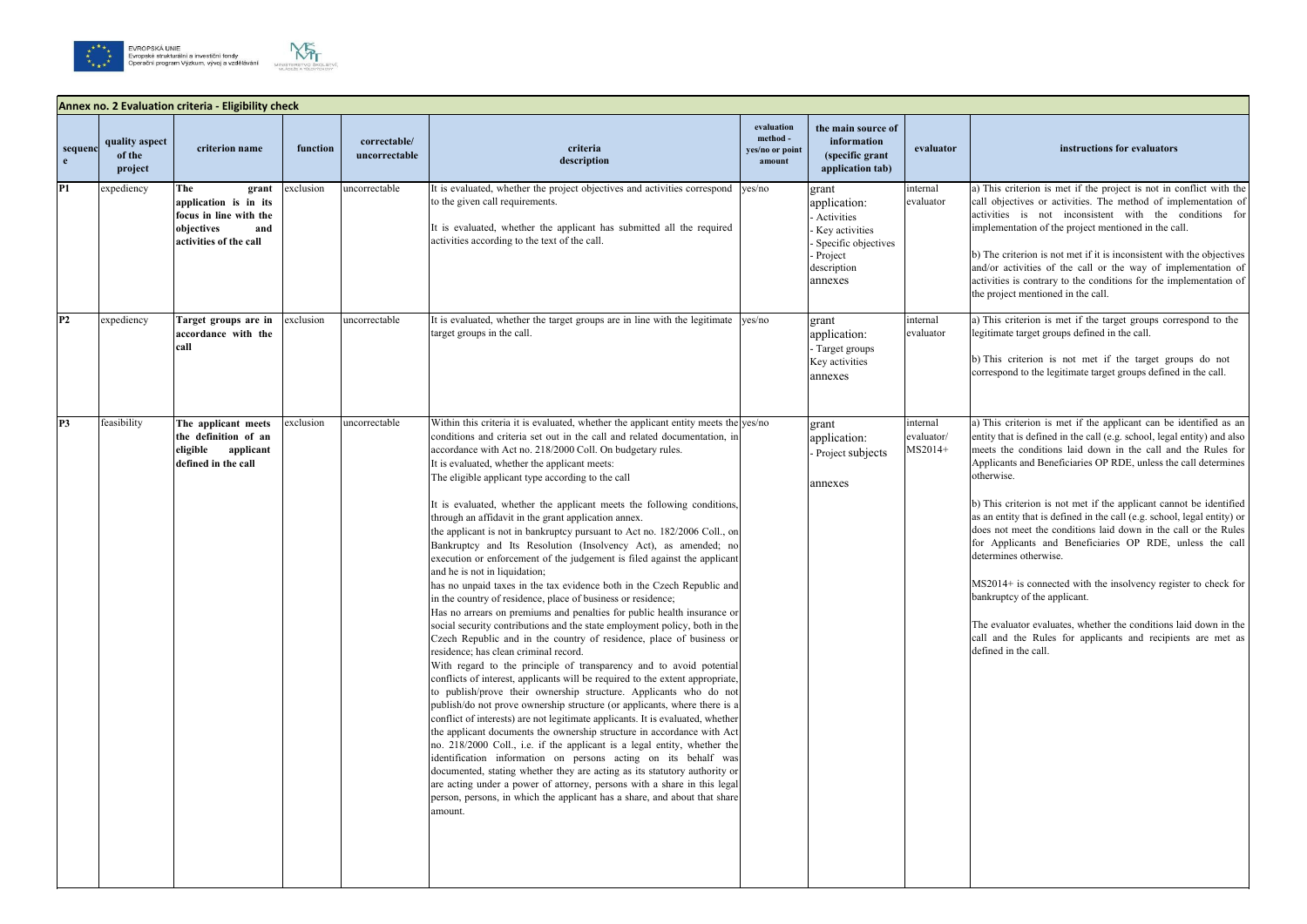## **evaluator instructions for evaluators**

This criterion is met if the partner can be identified as an tity that is defined in the call (e.g. school, legal entity) and also meets the conditions laid down in the call and the Rules for Applicants and Beneficiaries OP RDE, unless the call determines nerwise.

This criterion is not met if the partner cannot be identified as entity that is defined in the call (e.g. school, legal entity) or es not meet the conditions laid down in the call or the Rules Applicants and Beneficiaries OP RDE, unless the call termines otherwise.

014+ is connected with the insolvency register to check for ruptcy of the partner.

evaluator evaluates, whether the conditions laid down in the and the Rules for applicants and recipients are met as fined in the call.

applicant selects the place of implementation and place of pact from a preset dial in relation to specific activities. evaluator checks the entire application in relation to ecific activities:

This criterion is met if the project has an impact only on the ritory, resp. target group according to the call.

This criterion is not met if the project has not an impact ly on the territory, resp. target group according to the





|          | Annex no. 2 Evaluation criteria - Eligibility check |                                                                                                 |               |                               |                                                                                                                                                                                                                                                                                                                                                                                                                                                                                                                                                                                                                                                                                                                                                                                                                                                                                                                                                                                                                                                                                                                                                                                                                                                                                                                                                                                                                                                                                                                                                                                                                                                                                                                                                                                                                                                                                                                                                                                                              |                                                     |                                                                                                              |                                   |                                                                                                                     |  |
|----------|-----------------------------------------------------|-------------------------------------------------------------------------------------------------|---------------|-------------------------------|--------------------------------------------------------------------------------------------------------------------------------------------------------------------------------------------------------------------------------------------------------------------------------------------------------------------------------------------------------------------------------------------------------------------------------------------------------------------------------------------------------------------------------------------------------------------------------------------------------------------------------------------------------------------------------------------------------------------------------------------------------------------------------------------------------------------------------------------------------------------------------------------------------------------------------------------------------------------------------------------------------------------------------------------------------------------------------------------------------------------------------------------------------------------------------------------------------------------------------------------------------------------------------------------------------------------------------------------------------------------------------------------------------------------------------------------------------------------------------------------------------------------------------------------------------------------------------------------------------------------------------------------------------------------------------------------------------------------------------------------------------------------------------------------------------------------------------------------------------------------------------------------------------------------------------------------------------------------------------------------------------------|-----------------------------------------------------|--------------------------------------------------------------------------------------------------------------|-----------------------------------|---------------------------------------------------------------------------------------------------------------------|--|
| sequence | quality aspect<br>of the<br>project                 | criterion name                                                                                  | function      | correctable/<br>uncorrectable | criteria<br>description                                                                                                                                                                                                                                                                                                                                                                                                                                                                                                                                                                                                                                                                                                                                                                                                                                                                                                                                                                                                                                                                                                                                                                                                                                                                                                                                                                                                                                                                                                                                                                                                                                                                                                                                                                                                                                                                                                                                                                                      | evaluation<br>method -<br>yes/no or<br>point amount | the main source of<br>information<br>(specific grant<br>application tab)                                     | evaluator                         |                                                                                                                     |  |
| P4       |                                                     | The project partner<br>meets the conditions<br>of eligibility of a<br>partner                   |               |                               | It is evaluated, whether the partner entity meets the conditions and<br>criteria for eligibility and partnerships set out in the call, related<br>documentation to the call, Rules for applicants and recipients.<br>It is evaluated, whether the partner meets:<br>• Authorized partner type<br>It is evaluated, whether the partner meets the following conditions,<br>through an affidavit in the grant application annex.<br>• The partner is not in bankruptcy pursuant to Act no. 182/2006 Coll.,<br>on Bankruptcy and Its Resolution (Insolvency Act), as amended; no<br>execution or enforcement of the judgment is filed against the applicant<br>and he is not in liquidation;<br>• has no unpaid taxes in the tax evidence both in the Czech Republic<br>and in the country of residence, place of business or residence;<br>· Has no arrears on premiums and penalties for public health<br>insurance or social security contributions and the state employment<br>policy, both in the Czech Republic and in the country of residence,<br>place of business or residence;<br>· is criminally blameless.<br>• With regard to the principle of transparency and to avoid potential<br>conflicts of interest, partners will be required to the extent<br>appropriate, to publish/prove their ownership structure. Partners<br>who do not publish/do not prove ownership structure or partners,<br>where there is a conflict of interests are not legitimate partners.<br>• It is evaluated, whether the partner documents the ownership<br>structure in accordance with Act no. 218/2000 Coll., i.e. if the<br>partner is a legal entity, whether the identification information was<br>documented<br>1. persons acting on its behalf was documented, stating whether<br>they are acting as its statutory authority or are acting under a<br>power of attorney,<br>2. persons with a share in this legal person,<br>3. persons, in which the applicant has a share, and about that share<br>amount. | ves/no                                              | grant<br>application:<br>Project annex<br>subjects                                                           | internal<br>evaluator/<br>MS2014+ | $a)$ T<br>enti<br>mee<br>App<br>othe<br>$b)$ T<br>an e<br>does<br>for<br>dete<br>S20<br>nkru<br>The<br>call<br>defi |  |
| P5       | feasibility                                         | Implementation<br>impact place of the<br>project in accordance<br>with the terms of the<br>call | and exclusion | uncorrectable                 | 4. It is evaluated, whether the place of implementation and place<br>of impact of the project in accordance with the terms                                                                                                                                                                                                                                                                                                                                                                                                                                                                                                                                                                                                                                                                                                                                                                                                                                                                                                                                                                                                                                                                                                                                                                                                                                                                                                                                                                                                                                                                                                                                                                                                                                                                                                                                                                                                                                                                                   | yes/no                                              | grant<br>application:<br>- Location<br>- Activities<br>Key activities<br>- Project<br>description<br>annexes | internal<br>evaluator/<br>MS2014+ | The<br>impa<br>The<br>spec<br>a) T<br>terri<br>$b)$ T<br>only<br>call.                                              |  |
| P6       | feasibility                                         | <b>Documented</b><br>involvement of the<br>partner in                                           | exclusion     | uncorrectable                 | In relevant cases, i.e. when involving a partner: It is evaluated, whether<br>the conditions for the involvement of the partner is in accordance with<br>the call.                                                                                                                                                                                                                                                                                                                                                                                                                                                                                                                                                                                                                                                                                                                                                                                                                                                                                                                                                                                                                                                                                                                                                                                                                                                                                                                                                                                                                                                                                                                                                                                                                                                                                                                                                                                                                                           | ves/no                                              | grant application,<br>annexes                                                                                | evaluator                         |                                                                                                                     |  |
| P7       | feasibility                                         | Collabourating entity exclusion                                                                 |               | uncorrectable                 | It is evaluated, whether in the grant application is given at least one yes/no<br>foreign strategic cooperative entity with which international<br>cooperation will be developed                                                                                                                                                                                                                                                                                                                                                                                                                                                                                                                                                                                                                                                                                                                                                                                                                                                                                                                                                                                                                                                                                                                                                                                                                                                                                                                                                                                                                                                                                                                                                                                                                                                                                                                                                                                                                             |                                                     | grant application:<br>activity<br>key<br>Development<br>of<br>strategic partnerships                         | evaluator                         |                                                                                                                     |  |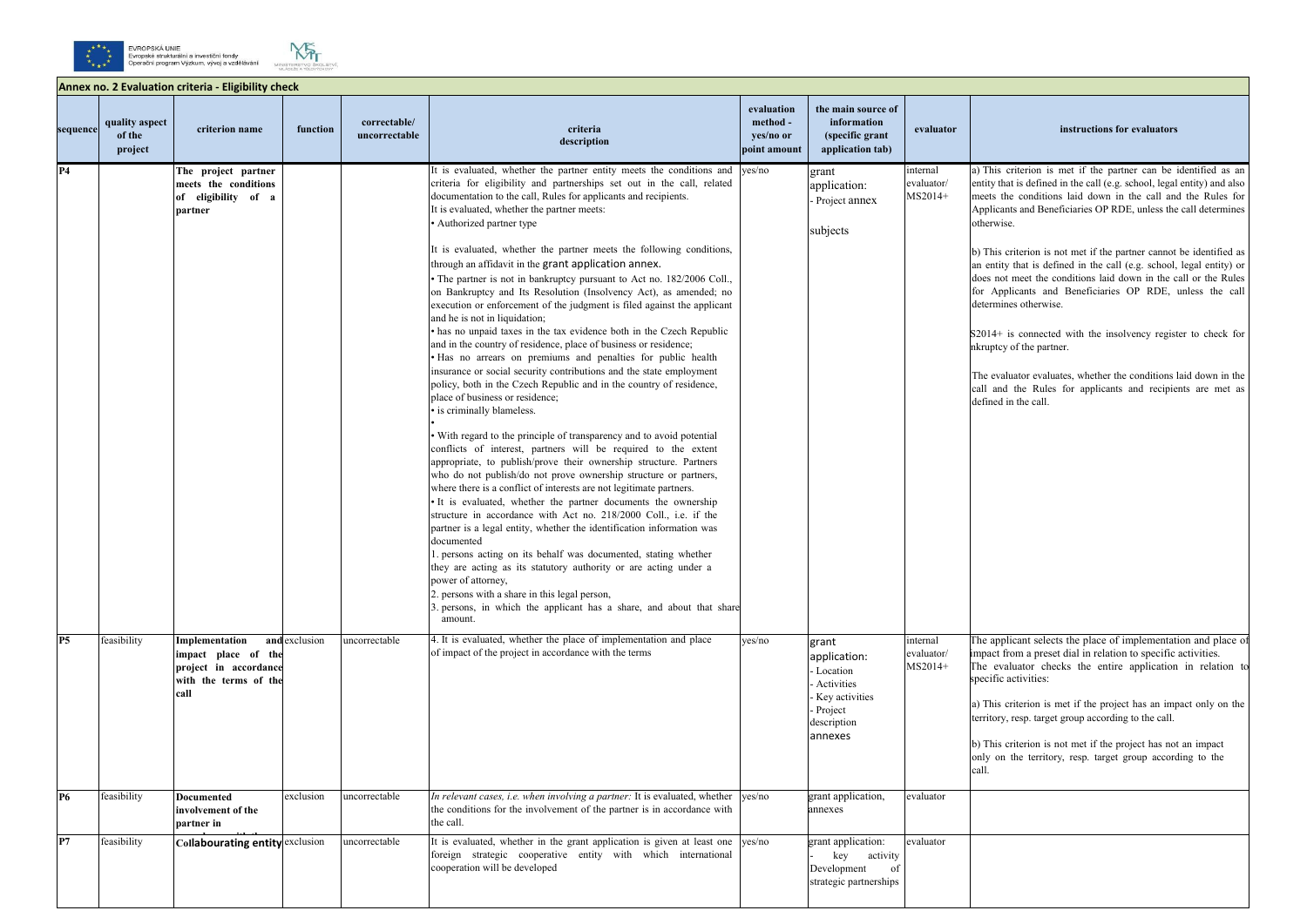# **evaluator instructions for evaluators**



| sequenc<br>e.  | quality aspect<br>of the<br>project | criterion name                                                                     | function  | correctable/<br>uncorrectable | criteria<br>description                                                                                                                                                                                                                                                                                                                                                                                                                                                                                                                                                                                                                                                                                                                                                                                                                                                                                                                                                                                                                                                                                                                                                                                                                                            | evaluation<br>method -<br>yes/no or<br>point amount | the main source of<br>information<br>(specific grant<br>application tab)                                                                                    | evaluator |          |
|----------------|-------------------------------------|------------------------------------------------------------------------------------|-----------|-------------------------------|--------------------------------------------------------------------------------------------------------------------------------------------------------------------------------------------------------------------------------------------------------------------------------------------------------------------------------------------------------------------------------------------------------------------------------------------------------------------------------------------------------------------------------------------------------------------------------------------------------------------------------------------------------------------------------------------------------------------------------------------------------------------------------------------------------------------------------------------------------------------------------------------------------------------------------------------------------------------------------------------------------------------------------------------------------------------------------------------------------------------------------------------------------------------------------------------------------------------------------------------------------------------|-----------------------------------------------------|-------------------------------------------------------------------------------------------------------------------------------------------------------------|-----------|----------|
| P <sub>8</sub> | feasibility                         | <b>Key foreign</b><br>researcher                                                   | exclusion | uncorrectable                 | It is evaluated, whether a key foreign researcher is involved in the yes/no<br>project, who will have a minimum annual working time of at least 0,5<br>FTE fully implemented in the applicant's R&D centre for the time of<br>project implementation, with the onset of the project at the latest before<br>signing the act, and within 5 years (2009-2013) did not exceed the<br>annual amount of the worker's emplyoment in the applicant's or<br>partner's institution 0.2 FTE. The applicant's obligations with respect to<br>the sustainability of the project are defined in the text of the call.                                                                                                                                                                                                                                                                                                                                                                                                                                                                                                                                                                                                                                                           |                                                     | grant application: -<br>project<br>management<br>activity<br>annex:<br>employment<br>contract/certificate of<br>max. 0,2 employment<br>full-time equivalent | evaluator |          |
| P9             | feasibility                         | <b>Research team</b>                                                               | exclusion | uncorrectable                 | It is evaluated, whether the project proposal mentions at least 1/3 of yes/no<br>scientists by name - members of the new research team, incl. key<br>foreign research personnel (hereinafter KZVP).                                                                                                                                                                                                                                                                                                                                                                                                                                                                                                                                                                                                                                                                                                                                                                                                                                                                                                                                                                                                                                                                |                                                     | grant application:<br>project management<br>activity<br>- Implementation<br>team,<br>annexs:<br>- CV of<br>researchers                                      | evaluator |          |
| <b>P10</b>     | veness                              | feasibility/effecti Project activities are<br>unique<br>for<br>applicants/partners | exclusion | uncorrectable                 | It is evaluated, whether endorsing the project will not finance identical<br>outputs, for which support for the applicant/partner was already<br>provided by another OP RDE project. There must be always<br>substantively different or follow-up outcomes. Evaluation takes place<br>via the MS2014+ or OP RDE outputs database.<br>It is evaluated, whether endorsing the project will not finance identical<br>outputs, for which support for the applicant/partner was already<br>provided by another Operating programme OPC project. There must be<br>always substantively different or follow-up activities/outcomes.<br>Evaluation takes place through a database of OPC/OP RDI outputs.<br>The applicant demonstrates an affidavit that no public funding is<br>being/was received for project activities. It is evaluated on the basis of<br>the analysis, which is part of the Charter:<br>It is evaluated in what quality the applicant performed an<br>analysis/survey of already created products, methodologies, materials<br>related to the focus of the project prior to grant application.<br>It is evaluated, whether part of the analysis is the expression, how the<br>already developed products will be used in the project implementation. | ves/no                                              | grant application:<br>Project description<br>- Activities<br>- Key activities<br>$(MS2014+$ database<br>of<br><b>OP</b><br>outputs<br>RDE/OPC/OP RDI)       | evaluator | Tł<br>be |

The applicant demonstrates an affidavit that no public funding is being/was received for project activities.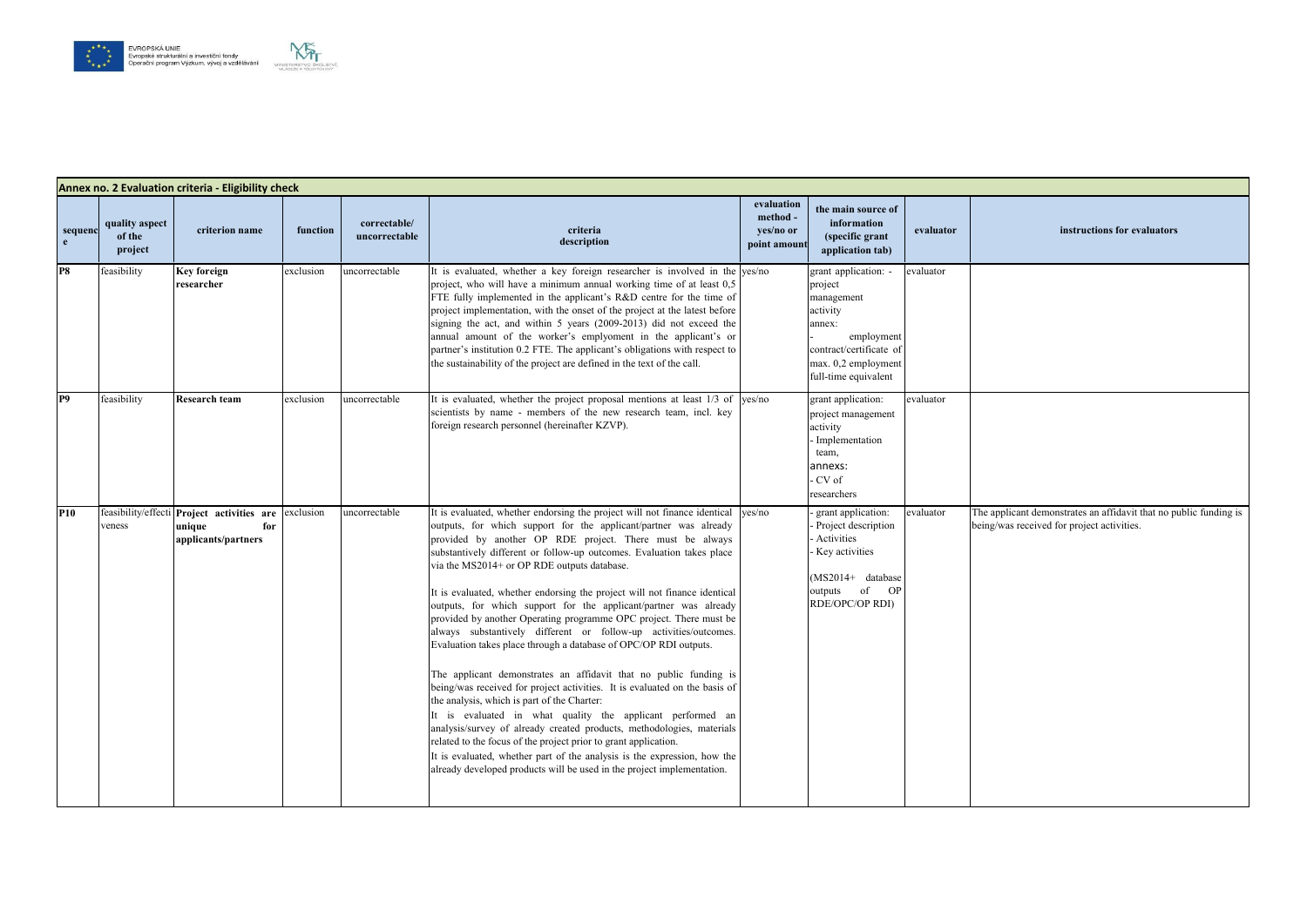



|                                                                             |                                                         |                             | Radnex no. 2 Evaluation criteria - Obiective evaluation                                                                                            |                                                                                                                                                                                                                                                                                                                     |                                                                        |                             |                                                                                                                                 |                                      |                                                                                                                                                                                                                                                                                                                                                                                                                                                                                                                                                                                                                                                                                                                                                                                                                                                                                                                                                                                                                                                                                                                                                                                                                                                                                                                                                                                                                                                                                                                                                                                                                                                                               |                               |                               |                                                              |                                                              |                                                                                          |
|-----------------------------------------------------------------------------|---------------------------------------------------------|-----------------------------|----------------------------------------------------------------------------------------------------------------------------------------------------|---------------------------------------------------------------------------------------------------------------------------------------------------------------------------------------------------------------------------------------------------------------------------------------------------------------------|------------------------------------------------------------------------|-----------------------------|---------------------------------------------------------------------------------------------------------------------------------|--------------------------------------|-------------------------------------------------------------------------------------------------------------------------------------------------------------------------------------------------------------------------------------------------------------------------------------------------------------------------------------------------------------------------------------------------------------------------------------------------------------------------------------------------------------------------------------------------------------------------------------------------------------------------------------------------------------------------------------------------------------------------------------------------------------------------------------------------------------------------------------------------------------------------------------------------------------------------------------------------------------------------------------------------------------------------------------------------------------------------------------------------------------------------------------------------------------------------------------------------------------------------------------------------------------------------------------------------------------------------------------------------------------------------------------------------------------------------------------------------------------------------------------------------------------------------------------------------------------------------------------------------------------------------------------------------------------------------------|-------------------------------|-------------------------------|--------------------------------------------------------------|--------------------------------------------------------------|------------------------------------------------------------------------------------------|
| root criterion<br>name                                                      | quality aspect<br>of the project<br>- sub-<br>criterion | sub-<br>criterion<br>number | <b>Sub-criterion</b><br>name                                                                                                                       | sub-criteria evaluation<br>description                                                                                                                                                                                                                                                                              | evaluation<br>method -<br>yes/no or<br>point<br>amount<br>ub-criterion | point score<br>of criterion | main source of<br>information                                                                                                   | evaluator                            | instructions for evaluators/leading questions                                                                                                                                                                                                                                                                                                                                                                                                                                                                                                                                                                                                                                                                                                                                                                                                                                                                                                                                                                                                                                                                                                                                                                                                                                                                                                                                                                                                                                                                                                                                                                                                                                 | root<br>criterion<br>function | sub-<br>criterion<br>function | min. point border<br>in case of<br>combined root<br>criteria | min. point border<br>in case of<br>combined sub-<br>criteria | min. point spread of<br>the evaluators for the<br>use of an arbitrator.<br>root criteria |
| applicant/partner                                                           | feasibility                                             | V1.1                        | R&D centre                                                                                                                                         | s the applicant's R&D centre a yes/no<br>thematically clearly profiled research<br>and development centre, which is<br>active in research activities and the<br>programme combines research,<br>development and education?                                                                                          |                                                                        |                             | grant application:<br>Project description<br>Key activities<br>annex:<br>- Feasibility<br>study                                 | external<br>evaluator/a<br>rbitrator | Are the main activities of the R&D centre activities in the field of R&D? Does the exclusion<br>R&D centre realizes its research and development activities continuously for the past 7<br>years (2009-2015)? Does the preparation of future graduates of master's or doctoral<br>programme belong to the activities of the R&D centre? Is the R&D centre clearly<br>profiled as a place, which centralizes research goals, with clearly defined content and<br>research goals?                                                                                                                                                                                                                                                                                                                                                                                                                                                                                                                                                                                                                                                                                                                                                                                                                                                                                                                                                                                                                                                                                                                                                                                               |                               | exclusion                     |                                                              |                                                              |                                                                                          |
|                                                                             | feasibility                                             | V1.2                        | <b>Active independent</b><br>research of the key<br>foreign researcher (KFR)                                                                       | Is a key foreign researcher (KFR) yes/no<br>involved in the project, which worked<br>in foreign R&D institution in the years<br>2009-2013, where he was responsible<br>for active independent research, at least<br>for 36 consecutive calendar months?                                                             |                                                                        |                             | grant application:<br>Project description<br>annex:<br>CV KFR.<br>Description of<br>research activities<br>Feasibility<br>study |                                      | Is just one KFR specifically listed in the project application as a head of the research<br>team, who has within the last 5 years (years 2009-2013) worked in a foreign R&D<br>institution?<br>Did the KFR carry out independent research for at least 36 consecutive calendar<br>months during his work in the foreign R&D institutions? As implementation of active<br>independent research is considered to lead an independent research team or the role of<br>a principal investigator of the research project, while actively publishing research<br>results in scientific journals.                                                                                                                                                                                                                                                                                                                                                                                                                                                                                                                                                                                                                                                                                                                                                                                                                                                                                                                                                                                                                                                                                    |                               | exclusion                     |                                                              |                                                              |                                                                                          |
|                                                                             | feasibility                                             | V1.3                        | <b>KFR</b> scientific<br>classification                                                                                                            | Does the KFR involved in the project yes/no<br>meet the characteristics of scientific<br>classification Establish Researcher<br>$(R3)$ or higher?<br>(http://ec.europa.eu/euraxess/pdf/res<br>earch policies/Towards a European<br>Framework for Research Careers<br>$final.pdf$ )                                  |                                                                        |                             | grant application:<br>Project description<br>annex:<br>CV KFR,<br>Feasibility study -<br>Description of<br>research activities  |                                      | Does the KFR fulfill all the necessary competences for granting classification<br>Established Researcher (R3)?                                                                                                                                                                                                                                                                                                                                                                                                                                                                                                                                                                                                                                                                                                                                                                                                                                                                                                                                                                                                                                                                                                                                                                                                                                                                                                                                                                                                                                                                                                                                                                |                               | exclusion                     |                                                              |                                                              |                                                                                          |
|                                                                             | feasibility                                             | V1.4                        | <b>Recruitment of</b><br>researchers                                                                                                               | Does the project application include a yes/no<br>plan to recruit researchers to the<br>research team, that assumes ful<br>implementation of recruitment before<br>the end of the project?                                                                                                                           |                                                                        |                             | grant application:<br>Key activities<br>annex <sup>.</sup><br>Feasibility study                                                 |                                      | Is the schedule recruitment of researchers to the research team stated in the project<br>application, including not nominated positions? Does the project application include a<br>time schedule to recruit researchers to the research team, that assumes occupying all<br>the positions before the end of the project?                                                                                                                                                                                                                                                                                                                                                                                                                                                                                                                                                                                                                                                                                                                                                                                                                                                                                                                                                                                                                                                                                                                                                                                                                                                                                                                                                      |                               | exclusion                     |                                                              |                                                              |                                                                                          |
|                                                                             | feasibility                                             | V1.5                        | <b>KZVP</b> organizational<br>integration                                                                                                          | Does the project application include a yes/no<br>plan for the organizational integration<br>of a key foreign researcher and the<br>research team into the structure of the<br>applicant's R&D centre that assumes<br>transparency in management of human<br>resources and management of the team<br>R&D activities? |                                                                        |                             | grant application:<br>Key activities<br>annex:<br>Feasibility study                                                             |                                      | Is there a plan of organization KFR and scientific team into the structure of the<br>applicant's R&D centre stated in the project application which specifies a clear<br>interconnection with the organizational structure of the R&D centre? Are in the project<br>application clearly described key processes and liabilities of individuals for<br>recruitment, evaluation and remuneration of scientific personnel and management and<br>coordination of R&D activities of the team?                                                                                                                                                                                                                                                                                                                                                                                                                                                                                                                                                                                                                                                                                                                                                                                                                                                                                                                                                                                                                                                                                                                                                                                      |                               | exclusion                     |                                                              |                                                              |                                                                                          |
|                                                                             | feasibility                                             | V1.6                        | <b>Technically competent</b><br>nfrastructural base                                                                                                | Is there evidence that the applicant yes/no<br>will have the latest from 1, 1, 2016 a<br>technically capable infrastructural<br>base, where the project will be<br>implemented?                                                                                                                                     |                                                                        |                             | annex:<br>Feasibility<br>study                                                                                                  |                                      | Is there an Occupancy Permit to use the construction (building) documented in the<br>project application issued no later than the date of termination of the call or Trial<br>operation Permit, which is carried out under conditions non limiting routine use of the<br>building, issued no later than the date of termination of the call or the Building<br>handover Protocol, issued no later than the date completion of the call, which includes<br>proof of comprehensive testing of all internal building systems, or, assuming that none<br>of the previously mentioned documents was issued, the Time schedule for the<br>construction of a milestone. Final work handover scheduled for no later than the first<br>1. 2016? Is there an Affidavit of the applicant and/or partner documented in the project<br>application declaring that all existing instrumentation necessary for the<br>implementation of the research agenda, is owned by the applicant or the partner, or<br>will be owned by the applicant or partner at least before the 1. 1. 2016 and fully<br>operational for the purpose of research agenda implementation?<br>As an infrastructural base is considered a labouratory, technical and office space, along<br>with instrumentation and material and technical equipment necessary for the<br>implementation of the research agenda of the project fully covering its needs, except<br>for equipment that is sourced separately for the project's purposes. As a technically<br>capable infrastructural base is considered such an infrastructure platform that is fully<br>functional for the purpose of research agenda implementation. |                               | exclusion                     |                                                              |                                                              |                                                                                          |
| applicant's R&D<br>centre<br>environment<br>preparedness for<br>the project | feasibility                                             | V2.1                        | The quality of the previous<br>research activities of the<br>R&D centre of the<br>applicant in comparison<br>with relevant institutions<br>abroad. |                                                                                                                                                                                                                                                                                                                     |                                                                        | 30                          | annex:<br>- Feasibility study, the<br>top 10 results of the<br>R&D centre, 10 top<br>R&D centre researchers                     |                                      | To what extent are the content, scope and nature of research activities in the centre combined<br>comparable with relevant institutions in the field abroad? Taking into account the<br>results of the R&D centre, consider the extent to which these results are comparable<br>with the results of relevant institutions with similar aims abroad.                                                                                                                                                                                                                                                                                                                                                                                                                                                                                                                                                                                                                                                                                                                                                                                                                                                                                                                                                                                                                                                                                                                                                                                                                                                                                                                           |                               | evaluating                    | 14                                                           |                                                              | 23                                                                                       |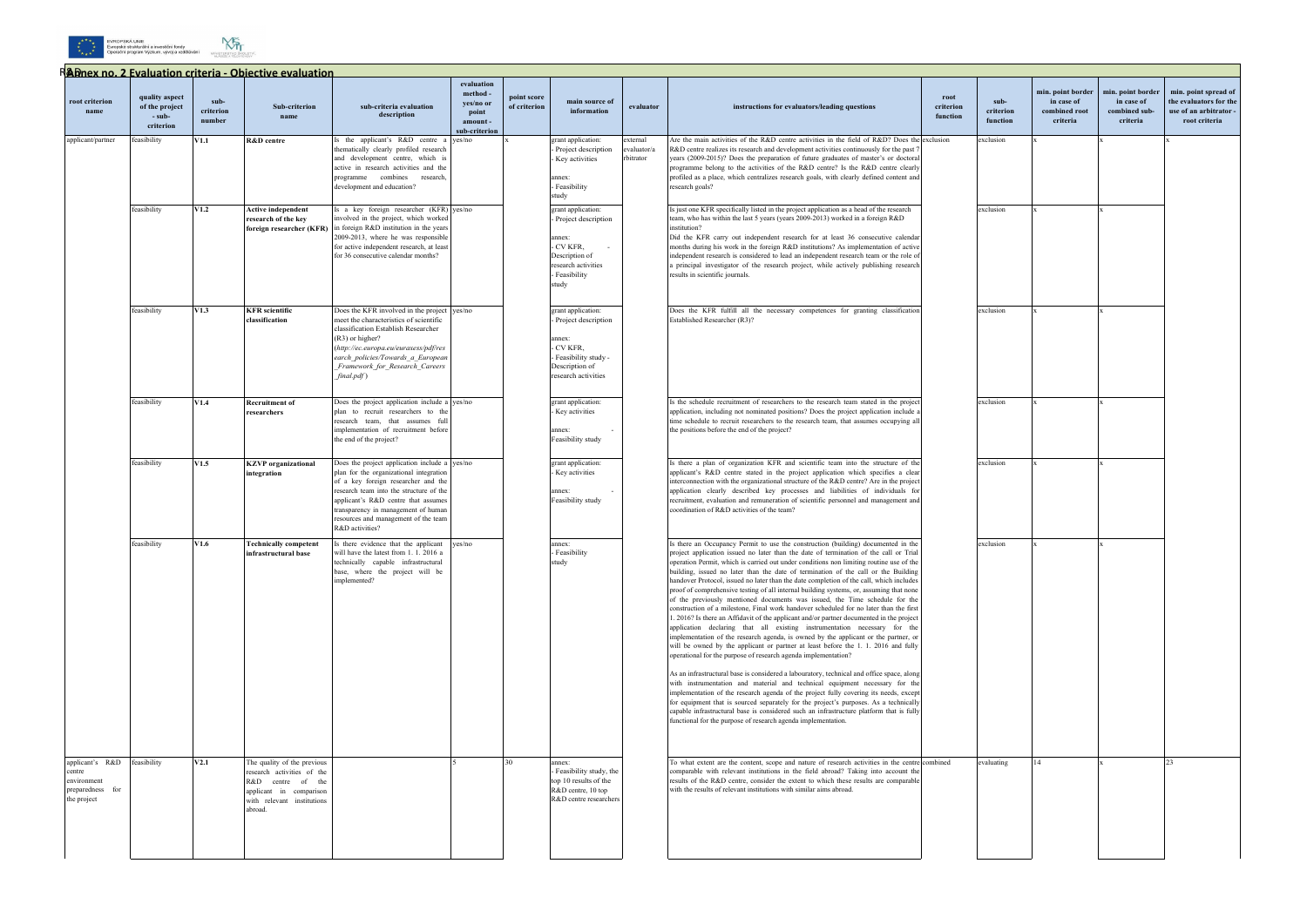





|                                                                                           | <b>Annex no. 2 Evaluation criteria - Objective evaluation</b> |                             |                                                                                                                                                                                                    |                                        |                                                                   |                             |                                                                                                                                                                |           |                                                                                                                                                                                                                                                                                                                                                                                                                                                                                                                                                                                                                                                                                                                                                                                                                                                                                                                                                                                                                                                                                                                                                                              |                               |                               |                                                              |                                                              |                                                                                           |
|-------------------------------------------------------------------------------------------|---------------------------------------------------------------|-----------------------------|----------------------------------------------------------------------------------------------------------------------------------------------------------------------------------------------------|----------------------------------------|-------------------------------------------------------------------|-----------------------------|----------------------------------------------------------------------------------------------------------------------------------------------------------------|-----------|------------------------------------------------------------------------------------------------------------------------------------------------------------------------------------------------------------------------------------------------------------------------------------------------------------------------------------------------------------------------------------------------------------------------------------------------------------------------------------------------------------------------------------------------------------------------------------------------------------------------------------------------------------------------------------------------------------------------------------------------------------------------------------------------------------------------------------------------------------------------------------------------------------------------------------------------------------------------------------------------------------------------------------------------------------------------------------------------------------------------------------------------------------------------------|-------------------------------|-------------------------------|--------------------------------------------------------------|--------------------------------------------------------------|-------------------------------------------------------------------------------------------|
| root criterion<br>name                                                                    | quality aspect<br>of the project<br>- sub-<br>criterion       | sub-<br>criterion<br>number | Sub-criterion name                                                                                                                                                                                 | sub-criteria evaluation<br>description | evaluation<br>method - yes/no<br>or point amount<br>sub-criterion | point score<br>of criterion | main source of<br>information                                                                                                                                  | evaluator | instructions for evaluators/leading questions                                                                                                                                                                                                                                                                                                                                                                                                                                                                                                                                                                                                                                                                                                                                                                                                                                                                                                                                                                                                                                                                                                                                | root<br>criterion<br>function | sub-<br>criterion<br>function | min. point border<br>in case of<br>combined root<br>criteria | min. point border<br>in case of<br>combined sub-<br>criteria | min. point spread of<br>the evaluators for the<br>use of an arbitrator -<br>root criteria |
|                                                                                           | feasibility                                                   | V2.2                        | The quality<br>of the<br>organizational<br>and<br>management structure of<br>the applicant's R&D<br>centre, the way of human<br>resource management<br>and<br>financial<br>management              |                                        | 10                                                                |                             | annex:<br>- Feasibility<br>study                                                                                                                               |           | To what extent is the organizational and management structure of the centre proper<br>and effective in comparison with good international practice applied by the relevant<br>institutions in the field abroad?<br>Evaluate the scope of the competences in the sub-levels of decision-making, in<br>particular whether the leading research teams have a sufficient degree of independence<br>in making personnel decisions within the research team, including remuneration.<br>To what extent is the method of evaluating activities and outcomes of research teams<br>comparable to good international practice? Consider the degree of evaluation<br>independence of activities and results of the research teams, and the fact that if the<br>evaluation is conducted in the form of an independent peer-review in the centre.<br>An independent evaluation can be considered as such, which is carried out by a team<br>of scientists who are not in a conflict of interest with any of the scientific researchers<br>(no common publications, no common grants, etc.), and whose scientific level is<br>correspondingly high in terms of the evaluated team quality. |                               | combined                      |                                                              |                                                              |                                                                                           |
|                                                                                           | feasibility                                                   | V2.3                        | The<br>quality<br>of<br>infrastructure<br>and<br>material and technical<br>of<br>the<br>equipment<br>applicant's R&D centre                                                                        |                                        |                                                                   |                             | annex:<br>- Feasibility<br>study                                                                                                                               |           | To what extent does the research infrastructure of the R&D centre, key instrumentation<br>and material-technical provision correspond to the level of relevant institutions o<br>similar orientation abroad? Consider the range and technical sophistication of the R&D<br>centre equipment for implementation of its research activities.                                                                                                                                                                                                                                                                                                                                                                                                                                                                                                                                                                                                                                                                                                                                                                                                                                   |                               | evaluating                    |                                                              |                                                              |                                                                                           |
|                                                                                           | feasibility                                                   | V2.4                        | The quality of the current<br>activities of international<br>of<br>cooperation<br>the<br>applicant's R&D centre                                                                                    |                                        |                                                                   |                             | annex:<br>- Feasibility<br>study<br>- 5 most important<br>achievements<br>international<br>cooperation                                                         |           | To what extent do the activities and successes of such activities of international co-<br>operation of the R&D centre correspond to the level of relevant institutions abroad<br>Take into consideration the character and extent of such activities, as well as the<br>qualitative level of the key foreign partners. To what extent does the R&D centre make<br>use of international co-operation projects' potential for its own development?                                                                                                                                                                                                                                                                                                                                                                                                                                                                                                                                                                                                                                                                                                                             |                               | evaluating                    |                                                              |                                                              |                                                                                           |
|                                                                                           | economy                                                       | V2.5                        | Experience with the<br>implementation<br>of<br>research projects of a<br>similar financial scope                                                                                                   |                                        |                                                                   |                             | annex:<br>- Feasibility<br>study<br>- Realized R&D<br>investment projects                                                                                      |           | Consider the range of experience of the applicant and/or partner with the<br>implementation of research projects of a similar financial scale. Consider the extent to<br>which these projects comparable in the amount and ratio of investment and non-<br>investment part of the budget with the project presented in the grant application.                                                                                                                                                                                                                                                                                                                                                                                                                                                                                                                                                                                                                                                                                                                                                                                                                                |                               | evaluating                    |                                                              |                                                              |                                                                                           |
| Applicant's plan<br>to develop the<br>R&D<br>relevant<br>centreby means of<br>the project | expediency                                                    | V3.1                        | The ambitiousness (and<br>simultaneously feasibility)<br>of the R&D centre<br>development plan of the<br>applicant in the areas of<br>R&D relevant to the<br>research objectives of the<br>project |                                        |                                                                   |                             | annex:<br>- Feasibility<br>study<br>- Activities to<br>achieve the target<br>state                                                                             |           | Indicative questions: Evaluate, based on the description of the original and proposed combined<br>conditions and planned development activities, the extent to which the developmen<br>plan of the R&D centre is realistic. Take into consideration, whether or not the original<br>and proposed conditions are specific enough. Provided that the development plan of<br>the R&D centre is in fact realistic, evaluate the extent to which such a plan<br>ambitious. Take into consideration the extent to which the research goals of the R&D<br>centre correspond to the development plan of the research centre in relevant areas of<br>R&D.                                                                                                                                                                                                                                                                                                                                                                                                                                                                                                                             |                               | evaluating                    | 12                                                           |                                                              | つる                                                                                        |
|                                                                                           | expediency                                                    | V3.2                        | The quality and logical<br>coherence of development<br>activities in the field of the<br>applicant's R&D centre<br>instrumentation                                                                 |                                        |                                                                   |                             | annex:<br>- Feasibility<br>study                                                                                                                               |           | To what extent can the proposed development activities be considered as logically<br>coherent? To what extent can the development activities be considered as designed for<br>quality - with the potential to achieve the target state in R&D centre instrumentation?<br>Consider how much the research agenda of the project is in accordance with the<br>developmental activities of the R&D centre instrumentation.                                                                                                                                                                                                                                                                                                                                                                                                                                                                                                                                                                                                                                                                                                                                                       |                               | evaluating                    |                                                              |                                                              |                                                                                           |
|                                                                                           | expediency                                                    | V3.3                        | The quality and logical<br>coherence of development<br>activities in the field of the<br>applicant's R&D centre<br>research capacities                                                             |                                        |                                                                   |                             | annex:<br>- Feasibility<br>study<br>- Description of<br>research activities<br>- Description of the<br>research activities of<br>the nominated team<br>members |           | To what extent can the proposed development activities be considered as logically<br>coherent? To what extent can the development activities be considered as designed for<br>quality - with the potential to achieve the target state in R&D centre research<br>capacities? Consider how much the staffing of the project is in accordance with the<br>developmental activities of the R&D centre in research capacities and their<br>management. To what extent is the objective of the proposed development activities in<br>the field of management, evaluation and remuneration of human resources, achieving a<br>status comparable with relevant institutions in the field abroad.                                                                                                                                                                                                                                                                                                                                                                                                                                                                                    |                               | evaluating                    |                                                              |                                                              |                                                                                           |
|                                                                                           | expediency                                                    | V3.4                        | The quality and logical<br>coherence<br>development activities in<br>the field of the<br>applicant's R&D centre<br>international                                                                   |                                        |                                                                   |                             | annex:<br>- Feasibility<br>study<br>- Activities to<br>achieve the target<br>state                                                                             |           | To what extent can the proposed development activities be considered as logically<br>coherent? To what extent can the development activities be considered as designed for<br>quality - with the potential to achieve the target state in R&D centre international<br>cooperation? Consider how much the research agenda of the project is in accordance<br>with the developmental activities of the R&D centre international cooperation.                                                                                                                                                                                                                                                                                                                                                                                                                                                                                                                                                                                                                                                                                                                                   |                               | evaluating                    |                                                              |                                                              |                                                                                           |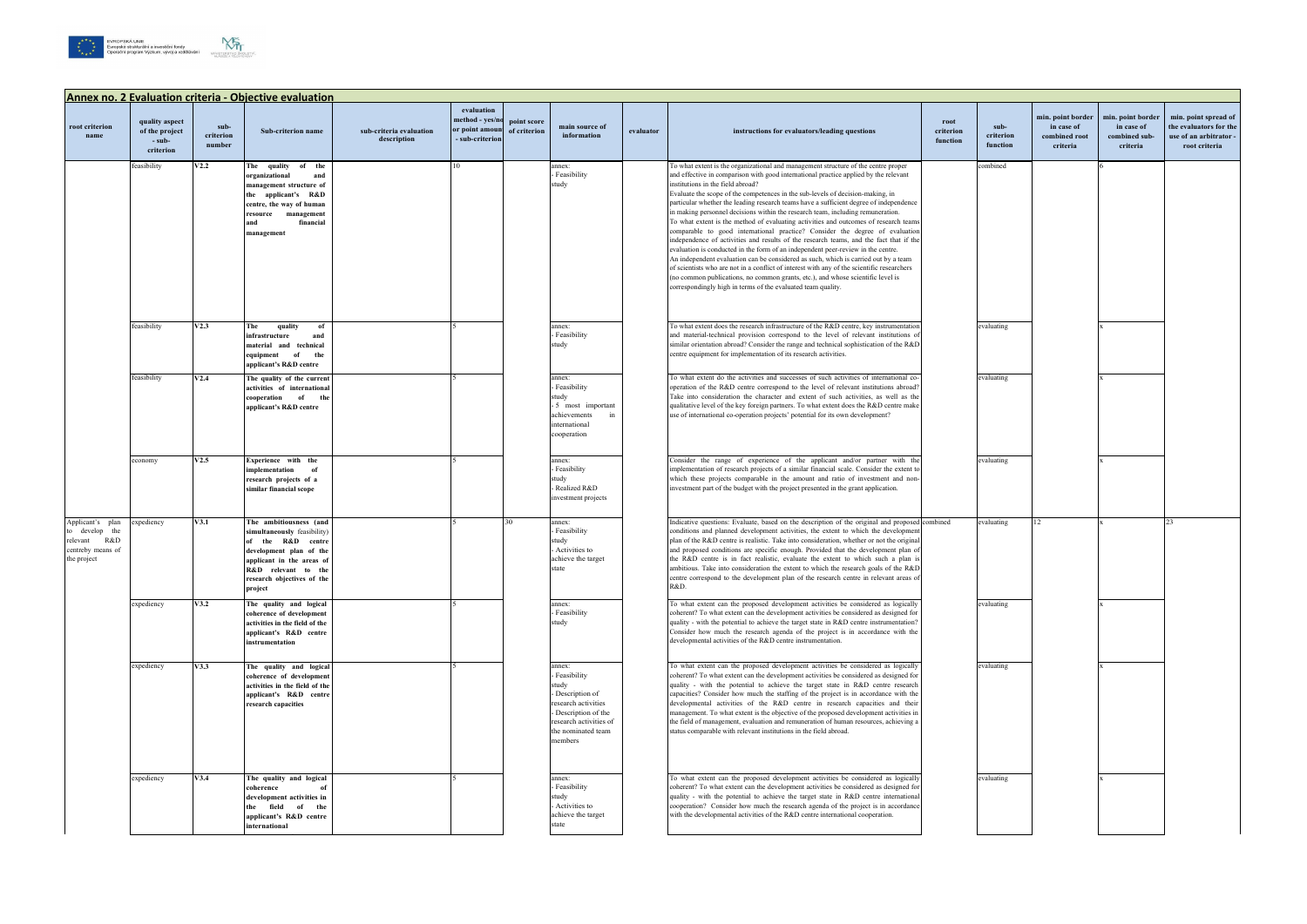## **Annex no. 2 Evaluation criteria - Objective evaluation root criterion name quality aspect of the project - subcriterion subcriterion number Sub-criterion name sub-criteria evaluation description evaluation method yes/no or point amount - sub-criterion point score**  point score<br>of criterion **main** source of<br>information **instructions for evaluators/leading questions root criterion function** expediency **V3.5 The quality and relevance of the strategic foreign cooperating entity/entities is evaluated by means of comparison with relevant institutions abroad.** 5 annex: - Feasibility study - Activities to achieve the target state Indicative questions: To what extent is the level of strategic foreign cooperating entity (SFCE) or entities comparable with relevant institutions in the field abroad? Consider how the is SFCE relevant to the development objectives of the R&D centre? Consider the SZSS's level of involvement in the implementation of the research agenda of the project and the involvement of SFCE key people in the advisory body of the R&D centre. Consider how much the SFCE has real potential to significantly enhance the success of the R&D centre in gaining international grant funding. expediency **V3.6 The benefits of the project implementation** (an **achieving the target state)**  for the region, Czecl **Republic, EU.** 5 annex: - Feasibility tudy The extent to which the project has the potential to positively affect the region, Czech Republic and the EU? To what extent does the project affect the effective transfer of knowledge from abroad to the region? Consider the potential of the project to strengthen the capacity of the region to create an internationally competitive quality. roject research enda usefulness **V4.1 Quality and potential of the project research plan** 15 75 annex: - Feasibility tudy To what extent do the research goals of the project represent contemporary and disciplinary matters – deal with contemporary scientific problems in the given discipline or multidisciplinary nature? Take into consideration the current state of affairs of contemporary research in the relevant discipline and the level to which research goals are specific, in order to facilitate for a verification of their fulfillment. To what extent can the propose research activities potentially produce scientific output, which comparable to scientific output of similar institutions abroad? To what extent is oriented fundamental research a topic of the research agenda - research to create knowledge with the potential to produce relevant results? Consider whether the proposed research activities have the potential to contribute to the development of the current state of knowledge in the field - if they have the nature of frontier research. usefulness **V4.2 Relevance of research activities and methodical approachs to meeting the research objectives of the project** 15 annex: Feasibility study To what extent are research activities and methodological approaches to the research agenda relevant to meeting the research objectives of the project? Consider how much do research activities and methodological approaches represent the most effective way of implementation research agenda in terms of expended resources. efficiency **V4.3** The degree **complementarity and thematic compliance of research objectives of the project with respect to the existing research activities of the applicant's R&D centre** 15 annex: Feasibility study To what extent are the research objectives and research activities of the projectives complementary to existing research activities in the R&D centre? Consider whether the proposed research activities are an appropriate and necessary complementing existing research activities, and whether any of them overlap. What is the thematic coherence of research objectives and research activities of the project with the existing research activities of the R&D centre? efficiency / ..<br>•ffectivenes s **V4.4 Ambitiousness of the outcome and results of the project and how realistic is its completion in time of the project milestones.** 15 annex: - Feasibility study Evaluate how realistic the accomplishment of planned output and results is with regard to the project's timeline of milestones. Evaluate, whether the description of proposed output and results is specific enough, in order to facilitate verification accomplishment. Provided that the output and results of the project are realisti enough, evaluate the extent to which such output and results are ambitious. Evaluate the extent to which the accomplishment of target values of monitoring indicators is realistic. Provided that the target values of monitoring indicators are realistic enough, evaluate the extent to which such targets are ambitious. Take into consideration the extent to which the project's results are relevant with regard to research agenda and the extent to which such results correspond to research goals and the project's research activities. expediency **V4.5 The necessity and justification of new instrumentation and material-technical equipment and possibly completion to fulfill the research objectives of the project** 15 annex: Feasibility tudy Consider how much the acquired instrumentation and material-technical equipment for the project, together with the existing R&D centre equipment, necessary for the fulfillment of the objectives of the research project. To what extent is the need of trumentation and material-technical equipment sufficiently justified? Consider whether the utilization rate of the acquired instrumentation and material-technical equipment justifies its acquisition, for implementing the research agenda. staffing feasibility **V5.1 Results of the foreign key researcher achieved in the last 5 years in terms of scientific**  15 70 annex: - Feasibility tudy - Description of To what extent is the H-index value of the KFR comparable with other top scientists in their research field? Decide if journals, in which the KFR published its 10 best publications, are considered high quality journals, taking into consideration the IF of the journals. To what extent does the amount of citations (exclusive of auto-citations)

esearch activities

| root<br>criterion<br>function | sub-<br>criterion<br>function | min. point border<br>in case of<br>combined root<br>criteria | min. point border<br>in case of<br>combined sub-<br>criteria | min. point spread of<br>the evaluators for the<br>use of an arbitrator -<br>root criteria |
|-------------------------------|-------------------------------|--------------------------------------------------------------|--------------------------------------------------------------|-------------------------------------------------------------------------------------------|
|                               | evaluating                    |                                                              | $\mathbf x$                                                  |                                                                                           |
|                               |                               |                                                              |                                                              |                                                                                           |
|                               |                               |                                                              |                                                              |                                                                                           |
|                               |                               |                                                              |                                                              |                                                                                           |
|                               | $\it evaluating$              |                                                              | $\mathbf x$                                                  |                                                                                           |
|                               |                               |                                                              |                                                              |                                                                                           |
| combined                      | combined                      | 39                                                           | $\overline{9}$                                               | 56                                                                                        |
|                               |                               |                                                              |                                                              |                                                                                           |
|                               |                               |                                                              |                                                              |                                                                                           |
|                               |                               |                                                              |                                                              |                                                                                           |
|                               |                               |                                                              |                                                              |                                                                                           |
|                               | combined                      |                                                              | 9                                                            |                                                                                           |
|                               |                               |                                                              |                                                              |                                                                                           |
|                               |                               |                                                              |                                                              |                                                                                           |
|                               | $\rm combined$                |                                                              | $\overline{9}$                                               |                                                                                           |
|                               |                               |                                                              |                                                              |                                                                                           |
|                               |                               |                                                              |                                                              |                                                                                           |
|                               | $evaluating$                  |                                                              | $\mathbf x$                                                  |                                                                                           |
|                               |                               |                                                              |                                                              |                                                                                           |
|                               |                               |                                                              |                                                              |                                                                                           |
|                               |                               |                                                              |                                                              |                                                                                           |
|                               | evaluating                    |                                                              | $\mathbf x$                                                  |                                                                                           |
|                               |                               |                                                              |                                                              |                                                                                           |
|                               |                               |                                                              |                                                              |                                                                                           |
|                               |                               |                                                              |                                                              |                                                                                           |
| combined                      | combined                      | 35                                                           | 9                                                            | 56                                                                                        |
|                               |                               |                                                              |                                                              |                                                                                           |
|                               |                               |                                                              |                                                              |                                                                                           |







**publications.**

of 10 best KFR publications correspond to leading publications in the relevant field? Evaluate the extent to which this publication contributed to a significant advancement

break-through) in the relevant field. (Last 5 years =  $2009 - 2013$ )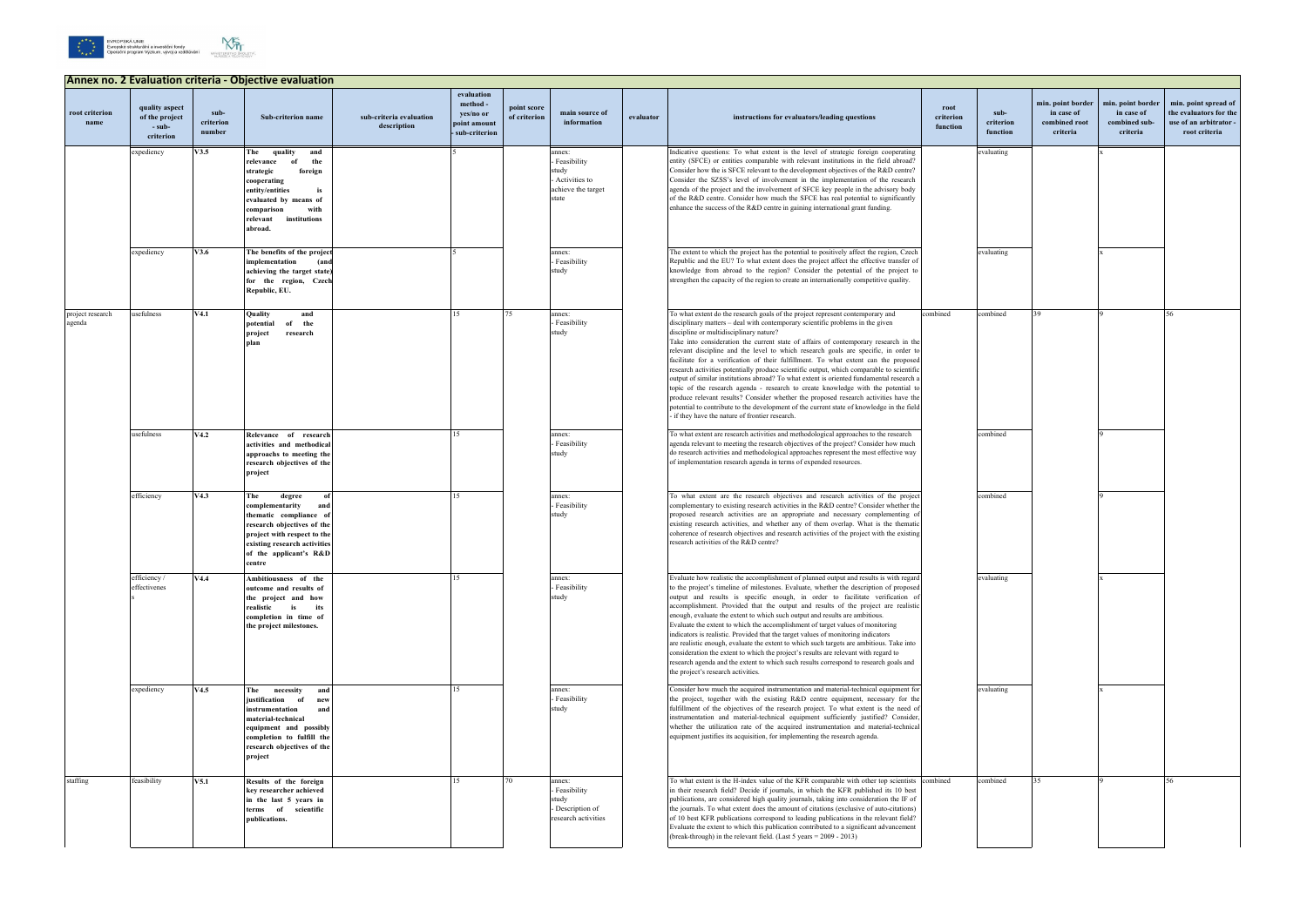



## **Annex no. 2 Evaluation criteria - Objective evaluation root criterion name quality aspect of the project - subcriterion subcriterion number Sub-criterion name sub-criteria evaluation description evaluation method yes/no or point amount sub-criterion point score point score** main source of of criterion information **instructions for evaluators/leading questions root criterion function** feasibility **V5.2 Results of the foreign key researcher achieved in the last 5 years in terms of research monographs.** 5 annex: - Feasibility study - Description of research activities To what extent does success of the KFR with regard to research monographs correspond to the success of leading scientists in the relevant field? Consider the extent and type of KFR authorship, and the quality of peer-review evaluation of research monographs (evaluators quality). (Last 5 years = 2009 - 2013) feasibility **V5.3 Results of the foreign key**  5 annex: - Feasibility extend to the extend to the  $\overline{\phantom{a}}$ success of leading scientists in the relevant field? Consider the extent to which it is eval

|                                 | min. point border                       | min. point border                       | min. point spread of                                              |
|---------------------------------|-----------------------------------------|-----------------------------------------|-------------------------------------------------------------------|
| $sub-$<br>criterion<br>function | in case of<br>combined root<br>criteria | in case of<br>combined sub-<br>criteria | the evaluators for the<br>use of an arbitrator -<br>root criteria |
| evaluating                      |                                         | $\mathbf{x}$                            |                                                                   |
|                                 |                                         |                                         |                                                                   |
|                                 |                                         |                                         |                                                                   |
| evaluating                      |                                         | $\mathbf x$                             |                                                                   |
|                                 |                                         |                                         |                                                                   |
|                                 |                                         |                                         |                                                                   |
| evaluating                      |                                         | $\mathbf x$                             |                                                                   |
|                                 |                                         |                                         |                                                                   |
| evaluating                      |                                         | $\mathbf x$                             |                                                                   |
|                                 |                                         |                                         |                                                                   |
|                                 |                                         |                                         |                                                                   |
|                                 |                                         |                                         |                                                                   |
|                                 |                                         |                                         |                                                                   |
| evaluating                      |                                         | $\mathbf{x}$                            |                                                                   |
|                                 |                                         |                                         |                                                                   |
| combined                        |                                         | 3                                       |                                                                   |
|                                 |                                         |                                         |                                                                   |
|                                 |                                         |                                         |                                                                   |
| evaluating                      |                                         | X                                       |                                                                   |
|                                 |                                         |                                         |                                                                   |
|                                 |                                         |                                         |                                                                   |
| evaluating                      |                                         |                                         |                                                                   |
|                                 |                                         |                                         |                                                                   |
|                                 |                                         |                                         |                                                                   |
| combined                        |                                         | $\overline{\mathbf{3}}$                 |                                                                   |
|                                 |                                         |                                         |                                                                   |
|                                 |                                         |                                         |                                                                   |
|                                 |                                         |                                         |                                                                   |

| feasibility | V5.3  | Results of the foreign key<br>researcher achieved in the<br>last 5 years in the field of<br>invited lectures at leading<br>international conferences<br>in the field.                                        |  | annex:<br>Feasibility<br>study<br>Description of<br>research activities                                         | To what extent does success of the KFR with regard to invited talks correspond to the<br>success of leading scientists in the relevant field? Consider the extent to which it is<br>possible to treat the given conferences as the leading in the field. (Last 5 years = 2009 -<br>2013)                                                                                                                                                                                                                             |
|-------------|-------|--------------------------------------------------------------------------------------------------------------------------------------------------------------------------------------------------------------|--|-----------------------------------------------------------------------------------------------------------------|----------------------------------------------------------------------------------------------------------------------------------------------------------------------------------------------------------------------------------------------------------------------------------------------------------------------------------------------------------------------------------------------------------------------------------------------------------------------------------------------------------------------|
| feasibility | V5.4  | Results of the foreign key<br>researcher achieved in the<br>last 5 years in terms of<br>scientific awards.                                                                                                   |  | annex:<br>Feasibility<br>study<br>Description of<br>research activities                                         | To what extent does success of the KFR with regard to scientific awards correspond to<br>the success of leading scientists in the relevant field? Consider the extent to which<br>scientific awards in the field can be considered as prestigious in the field. (Last 5 years<br>$= 2009 - 2013$                                                                                                                                                                                                                     |
| feasibility | V5.5  | <b>Results</b><br>for<br>foreign<br>researcher achieved in the<br>last 5 years in organizing<br>committees<br>for<br>the<br>international<br>leading<br>conferences in the field<br>during the last 5 years. |  | annex:<br>Feasibility<br>study<br>Description of<br>research activities                                         | Indicative questions: To what extent is the KFR involvement in organizational<br>committees of leading international conferences comparable with similar activities of<br>leading scientists in the field? Consider the extent to which it is possible to treat the<br>given conferences as the leading in the field, and consider the role of a worker for the<br>organization of conferences. (Last 5 years = 2009 - 2013)                                                                                         |
| feasibility | V5.6  | Results of the foreign<br>key researcher achieved<br>in the last 5 years in<br>terms of teaching and<br>management of student<br>work.                                                                       |  | annex:<br>Feasibility<br>study<br>Description of<br>research activities                                         | To what extent does success of the KFR with regard to teaching and management of<br>student work correspond to the success of leading scientists in the relevant field?<br>Consider the number of graduates in every type of educational programme<br>(Mgr./Ing./M.Sc., Ph.D.) and the content of led courses. Consider how much a<br>university or college, implementing a training programme, can be regarded as a leading<br>educational institution in the international context? (Last $5$ years = 2009 - 2013) |
| feasibility | V5.7  | Results of the foreign<br>key researcher achieved<br>in the last 5 years in<br>terms of obtaining<br>grant funding.                                                                                          |  | annex:<br>Feasibility<br>study<br>Description of<br>research activities                                         | To what extent does success of the KFR with regard to obtaining grant funding<br>correspond to the success of leading scientists in the relevant field? Take into account<br>the difficulty of grant competition, in which the KFR has succeeded and the amount of<br>grant funded that was awarded. (Last $5$ years = 2009 - 2013)                                                                                                                                                                                  |
| feasibility | V5.8  | <b>Results of the foreign</b><br>key researcher achieved<br>in the last 5 years in<br>terms of patents and co-<br>operation with industry.                                                                   |  | annex:<br>Feasibility<br>study<br>Description of<br>research activities                                         | To what extent does success of the KFR with regard to obtaining patents and co-<br>operating with the industry correspond to the success of leading scientists in the<br>relevant field? Take into consideration, whether such patents are commercially used in<br>the relevant industry. Take into consideration, whether such co-operation with the<br>industry led to commercial use of the accomplished results. (Last $5$ years = 2009<br>2013)                                                                 |
| feasibility | V5.9  | Relevance and coherence<br>existing research<br>of<br>activities of a key foreign<br>researcher in research<br>projects of the project<br>research agenda.                                                   |  | annex:<br>Feasibility<br>study<br>Description of<br>research activities                                         | To what extent are previous research activities of the KFR relevant to research aims,<br>agenda and activities of the project? Consider the potential that previous research<br>activities of the KFR have to successfully achieve the aims of the research agenda of<br>the project.                                                                                                                                                                                                                                |
| feasibility | V5.10 | Concept of the research<br>team, balance of expertise,<br>roles, employment<br>contracts and their<br>relevance to achieving the<br>research agenda of the<br>project.                                       |  | annex:<br>Feasibility<br>study<br>Description of the<br>research activities of<br>the nominated team<br>members | To what extent does the concept of the research team correspond to needs for executing<br>the research agenda? Take into consideration balancing expertise and roles in the team,<br>together with allocated employment contracts for the roles. To what extent are<br>expertise, roles and employment contracts in the team relevant to the aims of the<br>research and activities of the research agenda?                                                                                                          |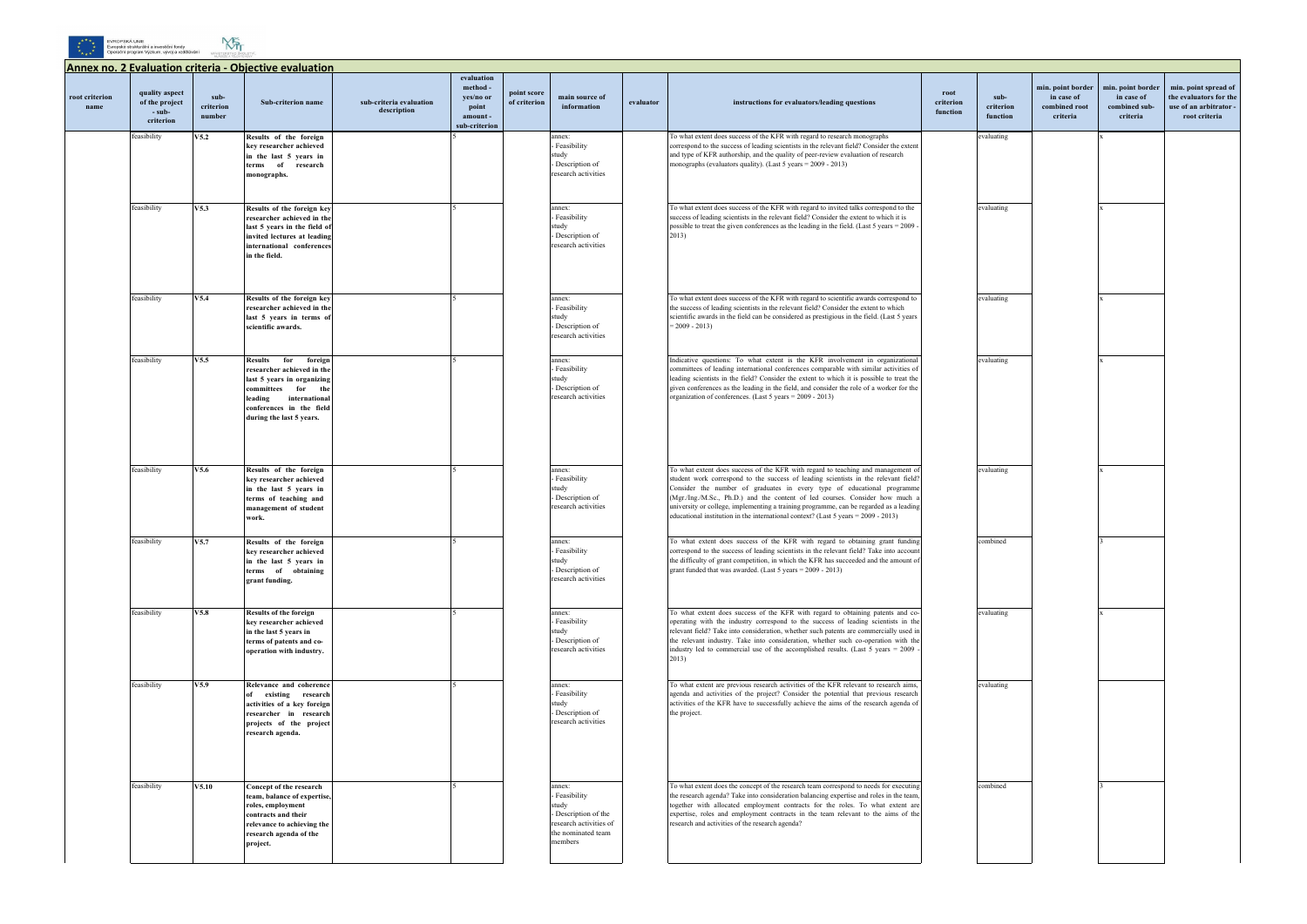





| tělávání | MINISTERSTVO ŠKOLSTVÍ,<br>ME ADEPE A TÊLOVÝCHOVY |
|----------|--------------------------------------------------|
|          | ,,,,,,,,,                                        |

| Annex no. 2 Evaluation criteria - Obiective evaluation                                                                                                                   |                                                         |                             |                                                                                                                                                                               |                                        |                                                                         |                             |                                                                                                                                                      |           |                                                                                                                                                                                                                                                                                                                                                                                                                                                                                                                                                                                                                                                                                                                                                                                                                                                                                                               |                               |                               |                                                              |                                                              |                                                                                          |
|--------------------------------------------------------------------------------------------------------------------------------------------------------------------------|---------------------------------------------------------|-----------------------------|-------------------------------------------------------------------------------------------------------------------------------------------------------------------------------|----------------------------------------|-------------------------------------------------------------------------|-----------------------------|------------------------------------------------------------------------------------------------------------------------------------------------------|-----------|---------------------------------------------------------------------------------------------------------------------------------------------------------------------------------------------------------------------------------------------------------------------------------------------------------------------------------------------------------------------------------------------------------------------------------------------------------------------------------------------------------------------------------------------------------------------------------------------------------------------------------------------------------------------------------------------------------------------------------------------------------------------------------------------------------------------------------------------------------------------------------------------------------------|-------------------------------|-------------------------------|--------------------------------------------------------------|--------------------------------------------------------------|------------------------------------------------------------------------------------------|
| root criterion<br>name                                                                                                                                                   | quality aspect<br>of the project<br>- sub-<br>criterion | sub-<br>criterion<br>number | Sub-criterion name                                                                                                                                                            | sub-criteria evaluation<br>description | evaluation<br>method-<br>yes/no or<br>point<br>amount-<br>sub-criterion | point score<br>of criterion | main source of<br>information                                                                                                                        | evaluator | instructions for evaluators/leading questions                                                                                                                                                                                                                                                                                                                                                                                                                                                                                                                                                                                                                                                                                                                                                                                                                                                                 | root<br>criterion<br>function | sub-<br>criterion<br>function | min. point border<br>in case of<br>combined root<br>criteria | min. point border<br>in case of<br>combined sub-<br>criteria | min. point spread of<br>the evaluators for the<br>use of an arbitrator.<br>root criteria |
|                                                                                                                                                                          | feasibility                                             | V5.11                       | Quality of the nominated<br>members of the research<br>team, relevance of their<br>previous<br>research<br>activities in research<br>projects of research<br>agenda projects. |                                        |                                                                         |                             | annex:<br>Feasibility<br>study<br>- Research team<br>CV incl. KFR<br>- Description of the<br>research activities of<br>the nominated team<br>members |           | To what extent is the H-index value of nominated members of the research team<br>comparable with other very good scientists in their research field? Decide if journals,<br>in which the nominated members published their 8 best publications, are considered<br>high quality journals, taking into consideration the IF of the journals. To what extent<br>are previous research activities of the nominated members of the research team<br>relevant to research aims, agenda and activities of the project? Take into consideration<br>how interconnected previous research activities of the nominated members of the<br>research team are with the agenda and activities of the project. Consider the potential<br>that previous research activities of the nominated members of the research team have<br>to successfully achieve the aims of the research agenda of the project.                      |                               | combined                      |                                                              |                                                              |                                                                                          |
|                                                                                                                                                                          | feasibility                                             | V5.12                       | Organizational<br>integration of a key<br>foreign researcher and<br>the research team into<br>the<br>structure<br>the<br>applicant's R & D<br>centre.                         |                                        |                                                                         |                             | annex:<br>Feasibility<br>study                                                                                                                       |           | Consider how the integration of a key foreign researcher and the research team into the<br>structure of the R&D is efficient from to viewpoint of integration of research activities<br>of the project to existing research activities of the centre. To what extent does the key<br>foreign researcher - head of the research team<br>have independence in making personnel decisions of the research team, including<br>remuneration? To what extent has a key foreign researcher - leading the research team<br>independence in the management and coordination of the R&D activities of the<br>research team? Consider the scope of key foreign researcher competences - leading the<br>research team - in the handling of funds obtained in international grant competitions                                                                                                                             |                               | combined                      |                                                              |                                                              |                                                                                          |
| motivation of the<br>key foreign<br>researcher                                                                                                                           | efficiency                                              | V6.1                        | <b>KFR's motivation to</b><br>build a long-term<br>management of the<br>research team in the<br><b>Czech Republic.</b>                                                        |                                        | 25                                                                      | つち                          | annex:<br>motivational letter<br>- KFR<br>employment<br>contract draft<br>- Description of<br>research activities                                    |           | Assess the degree of the degree of motivation of a key foreign researcher to build a evaluating<br>long-term management of the research team in the Czech Republic. In the case of<br>simultaneous KFR employments with other institutions, consider, how effectively the<br>employment of the worker in the R&D centre will be implemented. Consider how<br>much the employment of the foreign researcher in the amount of 0.5 FTE is sufficient<br>to fulfill the developmental and research objectives of the project and the achievement<br>of planned outputs and results.                                                                                                                                                                                                                                                                                                                               |                               | evaluating                    |                                                              |                                                              | 19                                                                                       |
| <b>ERC</b>                                                                                                                                                               | expediency                                              | V7.1                        | Was the key foreign<br>researcher successful in<br>obtaining grant funds in<br>one of the programmes of<br>the European Research<br>Council (ERC)?                            |                                        | 25                                                                      | つち                          | annex:<br>Feasibility<br>study<br>- Description of<br>research activities                                                                            |           | Was the key foreign researcher successful in obtaining grant funds in one of the evaluating<br>programmes of the European Research Council (ERC)? Specifically, either: a) gained<br>some of ERC grants as a principal investigator of the project, or b) succeeded as a<br>principal investigator in two rounds of evaluation performed by ERC expert panels,<br>and the outcome of the evaluation was closed by the verdict of the international panel<br>of ERC evaluators: "The proposal is of good quality and fundable but not retained for<br>funding due to budgetary constraints", or with a similar statement, from which it is<br>unambiguously clear that the project passed the second round of evaluation by<br>international ERC boards, that it is financially supportable, but support could no be<br>granted in the final stage of European funds because of a lack of available ERC funds. |                               | evaluating                    |                                                              |                                                              | 19                                                                                       |
| Results and outputs expediency                                                                                                                                           |                                                         | V8.1                        | Appropriateness of<br>selected indicators of<br>outputs and results                                                                                                           |                                        |                                                                         |                             | grant application:<br>Indicators<br>annexes:<br>Overview of the<br>key outputs of the<br>project fulfillment<br>of indicators<br>Feasibility study   |           | It is evaluated, whether the selected output and result indicators are appropriately<br>chosen for the activity.<br>(Assessing the relevance of results and outputs with respect to their practical use.)                                                                                                                                                                                                                                                                                                                                                                                                                                                                                                                                                                                                                                                                                                     | combined                      | combined                      |                                                              |                                                              |                                                                                          |
| The adequacy and<br>consistency of the<br>budget to the content<br>and scope of the<br>project / funding and<br>budget in the<br>implementation and<br>operational phase | economy                                                 | V9.1                        | The adequacy and<br>efficiency of payroll<br>costs of the foreign key<br>scientist and<br>his<br>research team.                                                               |                                        |                                                                         | 50                          | grant application:<br><b>Budget</b><br>Time schedule<br>annexes:<br>- Feasibility<br>study                                                           |           | To what extent do the labour costs of the foreign key foreign scientist and his research<br>team correspond to the needs of the research agenda and the achievement of the project<br>aims during the period of implementation? Take into consideration if the labour costs<br>correspond to employment contracts of the scientific staff during the period of<br>conducting the research, regarding the time schedule of the recruitment of employees<br>and beginning of their work. To what extent are salary conditions of the foreign key<br>research employee and the research team motivating considering national and<br>international competition in the area of human resources for R&D?<br>In case that expense do not comply the 3E rule, evaluator formulates objection and<br>suggests cuts to the budget.                                                                                      |                               | evaluating                    | 20                                                           |                                                              | 38                                                                                       |
|                                                                                                                                                                          | economy                                                 | V9.2                        | adequacy and<br>The<br>efficiency of the cost of<br>the instrument and<br>material-technical<br>equipment.                                                                    |                                        |                                                                         |                             | grant application:<br>Budget<br>CBA (FA)<br>annexes:<br>- Feasibility<br>study                                                                       |           | To what extent do the expenses of the instrument and material and technical equipment<br>correspond to the project research aims during the period of implementation?<br>Consider how much the cost of the instrument and material-technical equipment<br>corresponds to normal prices for the equipment of a similar nature.<br>In case that expense do not comply the 3E rule, evaluator formulates objection and<br>suggests cuts to the budget.                                                                                                                                                                                                                                                                                                                                                                                                                                                           |                               | evaluating                    |                                                              |                                                              |                                                                                          |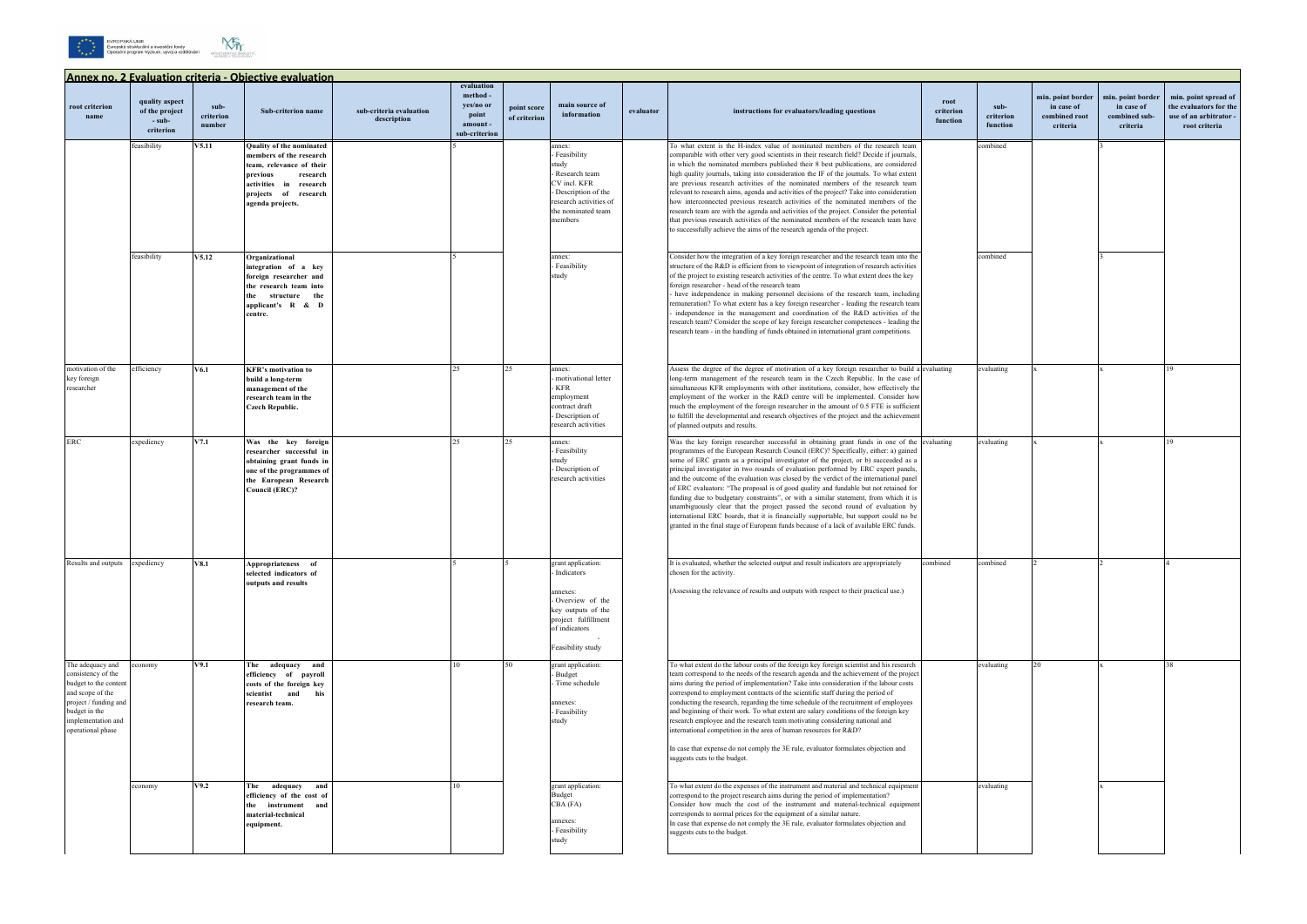





| Annex no. 2 Evaluation criteria - Objective evaluation |                                                         |                             |                                                                                                                                                                                                                              |                                        |                                                                         |                             |                                                                                                                                                                   |           |                                                                                                                                                                                                                                                                                                                                                                                                                                                                                                                                  |                               |                               |                                                              |                                                              |                                                                                           |
|--------------------------------------------------------|---------------------------------------------------------|-----------------------------|------------------------------------------------------------------------------------------------------------------------------------------------------------------------------------------------------------------------------|----------------------------------------|-------------------------------------------------------------------------|-----------------------------|-------------------------------------------------------------------------------------------------------------------------------------------------------------------|-----------|----------------------------------------------------------------------------------------------------------------------------------------------------------------------------------------------------------------------------------------------------------------------------------------------------------------------------------------------------------------------------------------------------------------------------------------------------------------------------------------------------------------------------------|-------------------------------|-------------------------------|--------------------------------------------------------------|--------------------------------------------------------------|-------------------------------------------------------------------------------------------|
| root criterion<br>name                                 | quality aspect<br>of the project<br>- sub-<br>criterion | sub-<br>criterion<br>number | Sub-criterion name                                                                                                                                                                                                           | sub-criteria evaluation<br>description | evaluation<br>method -<br>yes/no or point<br>amount - sub-<br>criterion | point score<br>of criterion | main source of<br>information                                                                                                                                     | evaluator | instructions for evaluators/leading questions                                                                                                                                                                                                                                                                                                                                                                                                                                                                                    | root<br>criterion<br>function | sub-<br>criterion<br>function | min. point border<br>in case of<br>combined root<br>criteria | min. point border<br>in case of<br>combined sub-<br>criteria | min. point spread of<br>the evaluators for the<br>use of an arbitrator -<br>root criteria |
|                                                        | economy                                                 | V9.3                        | The adequacy and<br>efficiency of operating<br>costs.                                                                                                                                                                        |                                        | 10                                                                      |                             | grant application:<br><b>Budget</b><br>- CBA (FA)<br>annexes:<br>- Feasibility                                                                                    |           | To what extent do the other operating expenses (beyond labour costs) correspond the to<br>needs of the research agenda to achieve the aims, during the period of implementation?<br>Consider, if the costs are proportionate to the use of equipment and related<br>infrastructure of the R&D centre.<br>In case that expense do not comply the 3E rule, evaluator formulates objection and<br>suggests cuts to the budget.                                                                                                      |                               | evaluating                    |                                                              |                                                              |                                                                                           |
|                                                        | economy                                                 | V9.4                        | How ambitious (and<br>concurrently how<br>realistic is) is the amount<br>of income from<br>international grant<br>resources.                                                                                                 |                                        | 10                                                                      |                             | study<br>grant application:<br>- Budget<br>- CBA (FA)<br>annexes:<br>Feasibility study                                                                            |           | Consider, having regard to the objectives of the project period sustainability, how<br>realistic is the value of the planned revenue amount from international competition<br>grants. Provided that the value of income amount is realistic enough, evaluate the<br>extent to which such an amount is ambitious. Consider the potential of a key foreign<br>scientist and his research team to obtain grant funding.                                                                                                             |                               | evaluating                    |                                                              |                                                              |                                                                                           |
|                                                        | economy                                                 | V9.5                        | realistic<br>How<br>is<br>structure, character, and<br>amount of other income<br>(i.e. income other than<br>from<br>income<br>international<br>grant<br>resources) considering<br>achievement of the aims<br>of the project. |                                        | 10                                                                      |                             | grant application:<br>- Budget<br>CBA (FA)<br>annexes:<br>- Feasibility<br>study                                                                                  |           | Consider, having regard to the objectives of the project period sustainability, how<br>realistic is the amount of other income (income other than income from international<br>grant competitions). Consider, having regard to information about the structure and<br>nature of R&D centre funding in the past, how realistic is the planned structure and<br>character of other revenues.                                                                                                                                       |                               | evaluating                    |                                                              |                                                              |                                                                                           |
| financing of<br>the project                            | expediency                                              | V10.1                       | <b>General conditions for</b><br>expenditure eligibility                                                                                                                                                                     |                                        |                                                                         | 10                          | grant application:<br>Budget                                                                                                                                      |           | The budget is evaluated from the perspective of the general conditions of eligibility of combined<br>expenditure, i.e. the material, local and temporal eligibility of expenditure in the<br>budget.<br>In the event that the grant application contains an ineligible expenditure, the evaluator<br>proposes its elimination from the budget.<br>In case it is not possible to exclude an ineligible expenditure from the budget (i.e. the<br>project would not be feasible), it is not possible to recommend the support grant |                               | evaluating                    |                                                              |                                                              |                                                                                           |
|                                                        | economy                                                 | V10.2                       | Way to provide co-<br>financing of the project<br>implementation<br>during<br>period.                                                                                                                                        |                                        |                                                                         |                             | grant application:<br>- Financial<br>resources<br>overview                                                                                                        |           | annlicatic<br>It is evaluated, whether the applicant is able to meet the commitment of co-financing.                                                                                                                                                                                                                                                                                                                                                                                                                             |                               | evaluating                    |                                                              |                                                              |                                                                                           |
| Technical<br>feasibility                               | effectivene<br>ss/<br>efficiency                        | <b>V11.1</b>                | Utilization of existing<br>equipment and<br>related<br>infrastructure of<br>th.<br>applicant's R&D centre<br>for the needs of the<br>project.                                                                                |                                        |                                                                         |                             | grant application:<br>- Project description<br>annexes:<br>- Feasibility<br>study                                                                                 |           | To what extent the existing instrumentation and related infrastructure of the R&D combined<br>centre will be used for implementation of the project's research agenda? Consider the<br>effectiveness and efficiency of existing equipment and related infrastructure for the<br>implementation of the research agenda.                                                                                                                                                                                                           |                               | evaluating                    | 10                                                           |                                                              | 19                                                                                        |
|                                                        | feasibility                                             | <b>V11.2</b>                | The suitability and<br>readiness of the<br>applicant's R&D centre<br>environment for the<br>location of the research<br>team and implementing<br>the research agenda of the                                                  |                                        |                                                                         |                             | grant application:<br>Project description<br>annexes:<br>- Feasibility<br>study                                                                                   |           | Assess the extent to which the applicant's R&D centre environment is ready for the<br>the research team being based there and implementing the research agenda of the<br>project. Consider, whether the deployed team in the areas of the R&D centre meets the<br>needs of teamwork and the efficient implementation of research activities.                                                                                                                                                                                     |                               | evaluating                    |                                                              |                                                              |                                                                                           |
|                                                        | feasibility                                             | <b>V11.3</b>                | project.<br>Plan and time schedule<br>feasibility of public<br>procurement procedures<br>for instrumentation<br>purchase.                                                                                                    |                                        |                                                                         |                             | grant application:<br>Project description<br>annexes:<br>- Feasibility<br>study                                                                                   |           | To what extent is the plan and time schedule of instrumentation procurement<br>procedures feasible given the time frame of the project implementation. Consider how<br>much the plan is in line with the recruitment of scientific workers to the research team<br>and the implementation of research activities of the research agenda of the project.                                                                                                                                                                          |                               | evaluating                    |                                                              |                                                              |                                                                                           |
|                                                        | feasibility                                             | <b>V11.4</b>                | How realistic are the<br>plan and the time<br>schedule of<br>recruitment of the<br>research employees<br>to the research<br>project.                                                                                         |                                        |                                                                         |                             | grant application:<br>- Project description<br>annexes:<br>- Feasibility study -<br>Description of the<br>research activities of<br>the nominated team<br>members |           | To what extent is the plan and time schedule for the recruitment of researchers to the<br>research team realistic given the time frame of the project. Consider how much the<br>plan is in line with the implementation of procurement procedures for the purchase of<br>instrumentation and the implementation of research activities of the research agenda of<br>the project.                                                                                                                                                 |                               | evaluating                    |                                                              |                                                              |                                                                                           |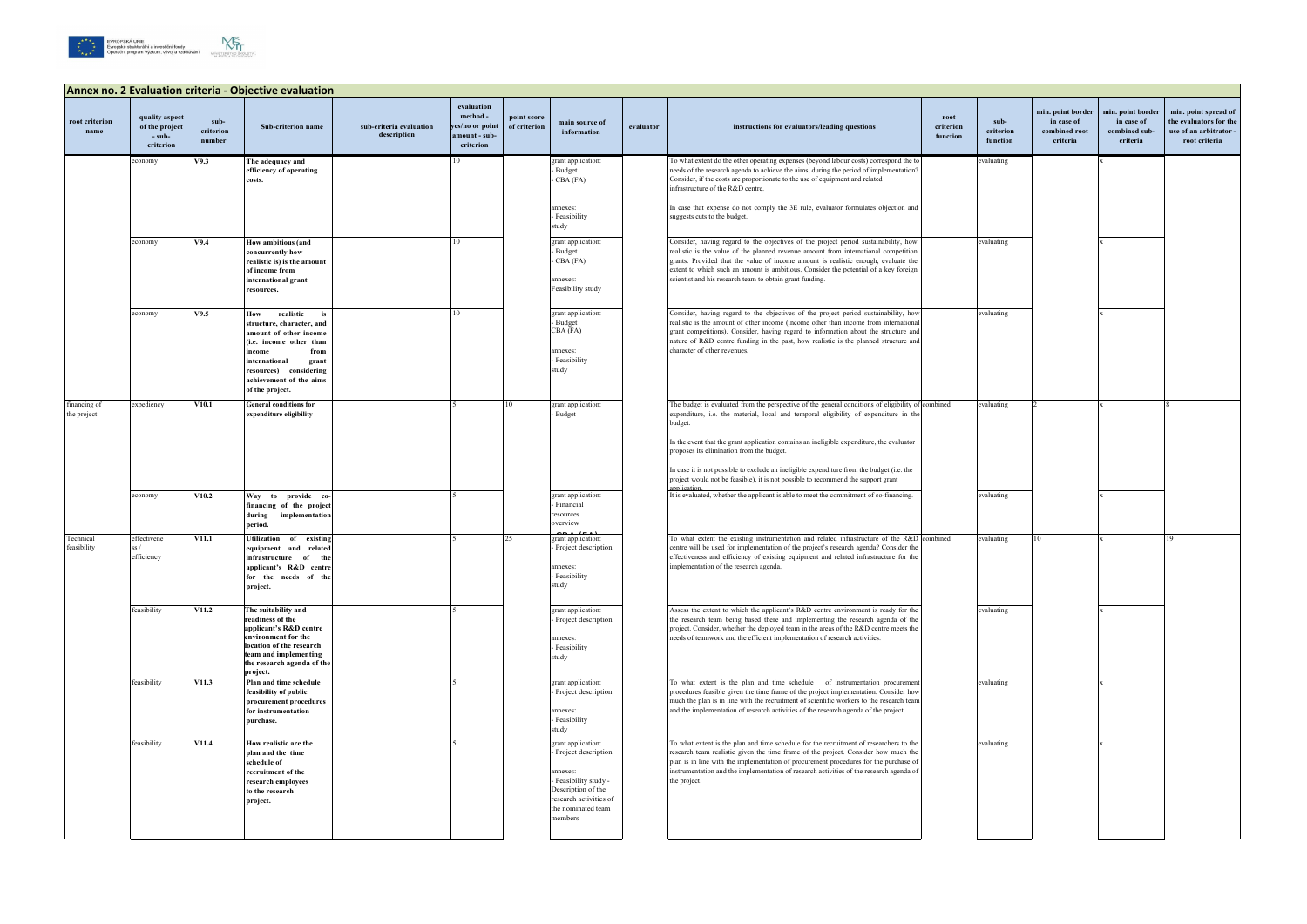

|                        | Annex no. 2 Evaluation criteria - Objective evaluation                    |                             |                                                                                                                                                          |                                        |                                                                        |                             |                                                                                               |           |                                                                                                                                                                                                                                                                                                                                                                                                                                                                                                                                                                                                                                                                                                                                                                                                                                                                                                                                                                                                                                                                                                                                                                                                                                                                                                                                                                                                                                                                                                                                                                                                                      |                               |                               |                                                              |                                                              |                                                                                           |
|------------------------|---------------------------------------------------------------------------|-----------------------------|----------------------------------------------------------------------------------------------------------------------------------------------------------|----------------------------------------|------------------------------------------------------------------------|-----------------------------|-----------------------------------------------------------------------------------------------|-----------|----------------------------------------------------------------------------------------------------------------------------------------------------------------------------------------------------------------------------------------------------------------------------------------------------------------------------------------------------------------------------------------------------------------------------------------------------------------------------------------------------------------------------------------------------------------------------------------------------------------------------------------------------------------------------------------------------------------------------------------------------------------------------------------------------------------------------------------------------------------------------------------------------------------------------------------------------------------------------------------------------------------------------------------------------------------------------------------------------------------------------------------------------------------------------------------------------------------------------------------------------------------------------------------------------------------------------------------------------------------------------------------------------------------------------------------------------------------------------------------------------------------------------------------------------------------------------------------------------------------------|-------------------------------|-------------------------------|--------------------------------------------------------------|--------------------------------------------------------------|-------------------------------------------------------------------------------------------|
| root criterion<br>name | quality aspect<br>of the project<br>- sub-<br>criterion                   | sub-<br>criterion<br>number | Sub-criterion name                                                                                                                                       | sub-criteria evaluation<br>description | evaluation<br>method-<br>yes/no or point<br>amount - sub-<br>criterion | point score<br>of criterion | main source of<br>information                                                                 | evaluator | instructions for evaluators/leading questions                                                                                                                                                                                                                                                                                                                                                                                                                                                                                                                                                                                                                                                                                                                                                                                                                                                                                                                                                                                                                                                                                                                                                                                                                                                                                                                                                                                                                                                                                                                                                                        | root<br>criterion<br>function | sub-<br>criterion<br>function | min. point border<br>in case of<br>combined root<br>criteria | min. point border<br>in case of<br>combined sub-<br>criteria | min. point spread of<br>the evaluators for the<br>use of an arbitrator -<br>root criteria |
|                        | efficiency                                                                | V11.5                       | <b>Identification of risks</b><br>and measures taken to<br>prevent risks and reduce<br>their impact on the<br>ability to achieve aims of<br>the project. |                                        |                                                                        |                             | grant application:<br>Project description<br>annexes:<br>Feasibility<br>study                 |           | To what extent are risks of research and implementation identified in the project<br>proposal? Take into consideration how adequate the evaluation of risks is. Take into<br>consideration efficiency of the measures taken to prevent risks and reduce their impact<br>on the ability to achieve aims of the project. Take into consideration if a contingency<br>plan for dealing with incidence of several serious risks at time is part of the project<br>proposal?                                                                                                                                                                                                                                                                                                                                                                                                                                                                                                                                                                                                                                                                                                                                                                                                                                                                                                                                                                                                                                                                                                                                              |                               | evaluating                    |                                                              |                                                              |                                                                                           |
| horizontal themes      | Compliance of<br>the project with<br>horizontal<br>subjects               | V12.1                       | <b>Activities promoting</b><br>equal opportunities                                                                                                       |                                        | yes/no                                                                 |                             | grant application:<br>Horizontal principles                                                   |           | Equal opportunities are evaluated regardless of the type of disability or social exclusion<br>disadvantage, e.g. health, economic, social, ethnic, gender or nationality etc<br>Specifically, it is evaluated how the equal opportunities are fulfilled through proposed<br>activities. A possible example of taking account of equal opportunities within the<br>project is to provide an accessible space for the project implementation.                                                                                                                                                                                                                                                                                                                                                                                                                                                                                                                                                                                                                                                                                                                                                                                                                                                                                                                                                                                                                                                                                                                                                                          |                               | exclusion                     |                                                              |                                                              |                                                                                           |
|                        | Compliance<br><sub>of</sub><br>the project with<br>horizontal<br>subjects | V12.2                       | <b>Activities</b><br>supporting a<br>sustainable<br>development                                                                                          |                                        | yes/no                                                                 |                             | grant application:<br>- Horizontal principles                                                 |           | The relationship of the project to sustainable development is evaluated, especially its<br>environmental pillars. Specifically, the proposals leading to reduce negative<br>environmental impacts should be evaluated (minimizing noise emissions, air<br>emissions, environmental contamination, etc.) or conversely the effects of the project<br>on environmental improvements. It is also necessary to take into account and assess<br>the project's contribution to raise awareness about sustainable development<br>(especially on environmental issues), the judicious use of natural resources (where<br>appropriate) and the project's contribution to strengthen the social and economic<br>pillars of sustainability.<br>If applicable: The grant application shall include an environmental indicator<br>output ("Extended, renovated or newly built capacities without the annexation of<br>agricultural land.").<br>If applicable: It will be checked whether or not the project is implemented on parcels<br>that extend into the territory of specially protected areas or NATURA 2000 areas.<br>(Http://mapy.nature.cz/,p://mapy.nature.cz/, application mapomat, tab nature<br>protection. It is necessary to cross the layers of the given nature protection and<br>landscapes and layers of cadastral maps).                                                                                                                                                                                                                                                                                     |                               | exclusion                     |                                                              |                                                              |                                                                                           |
|                        | Compliance of<br>the project with<br>horizontal                           | V12.3                       | <b>Activities</b><br>supporting non-<br>discrimination                                                                                                   |                                        | yes/no                                                                 |                             | grant application:<br>- Horizontal principles                                                 |           | It is evaluated, whether there is no project to discriminate certain groups.                                                                                                                                                                                                                                                                                                                                                                                                                                                                                                                                                                                                                                                                                                                                                                                                                                                                                                                                                                                                                                                                                                                                                                                                                                                                                                                                                                                                                                                                                                                                         |                               | exclusion                     |                                                              |                                                              |                                                                                           |
| sustainability         | economy                                                                   | V13.1                       | Sustainability                                                                                                                                           |                                        |                                                                        |                             | grant application:<br>- Project description<br>CBA (FA)<br>annexes:<br>- Feasibility<br>study |           | The project features sufficiently elabourate plan of expenses and profits that is based evaluating<br>on reliable and clearly formulated preconditions, and is designed so that it can be<br>justly assumed that financial sustainability of the project will be ensured even after the<br>project finishes at least for as long as is stated in the call.<br>The project features adequate plan of measures to support sustainability of the<br>activities and outcomes of the project. Financial sustainability of the project is fully<br>guaranteed for the whole period of evaluating the project, stated financial resources<br>and capacity of its utilization were sufficiently justified and achieving it seems<br>realistic.<br>Personal development of the team during the period of sustainability: to what extent is<br>personal development of the research team planned for the period of sustainability?<br>Consider if the plan of development takes into account all possible expansion of the<br>research team as a reaction to the achievement of specific outputs and results within the<br>sustainability period. Consider whether the development plan of the research team<br>responds to possible team aging. To what extent is the plan for personnel team<br>development in accordance with development activities in the R&D research centre<br>capacity of the applicant.<br>This applies mandatorily to all projects and investments in infrastructure or<br>productive investments, projects supported by the ERDF, major projects and<br>others in case of need defined by the call. |                               | evaluating                    |                                                              |                                                              |                                                                                           |